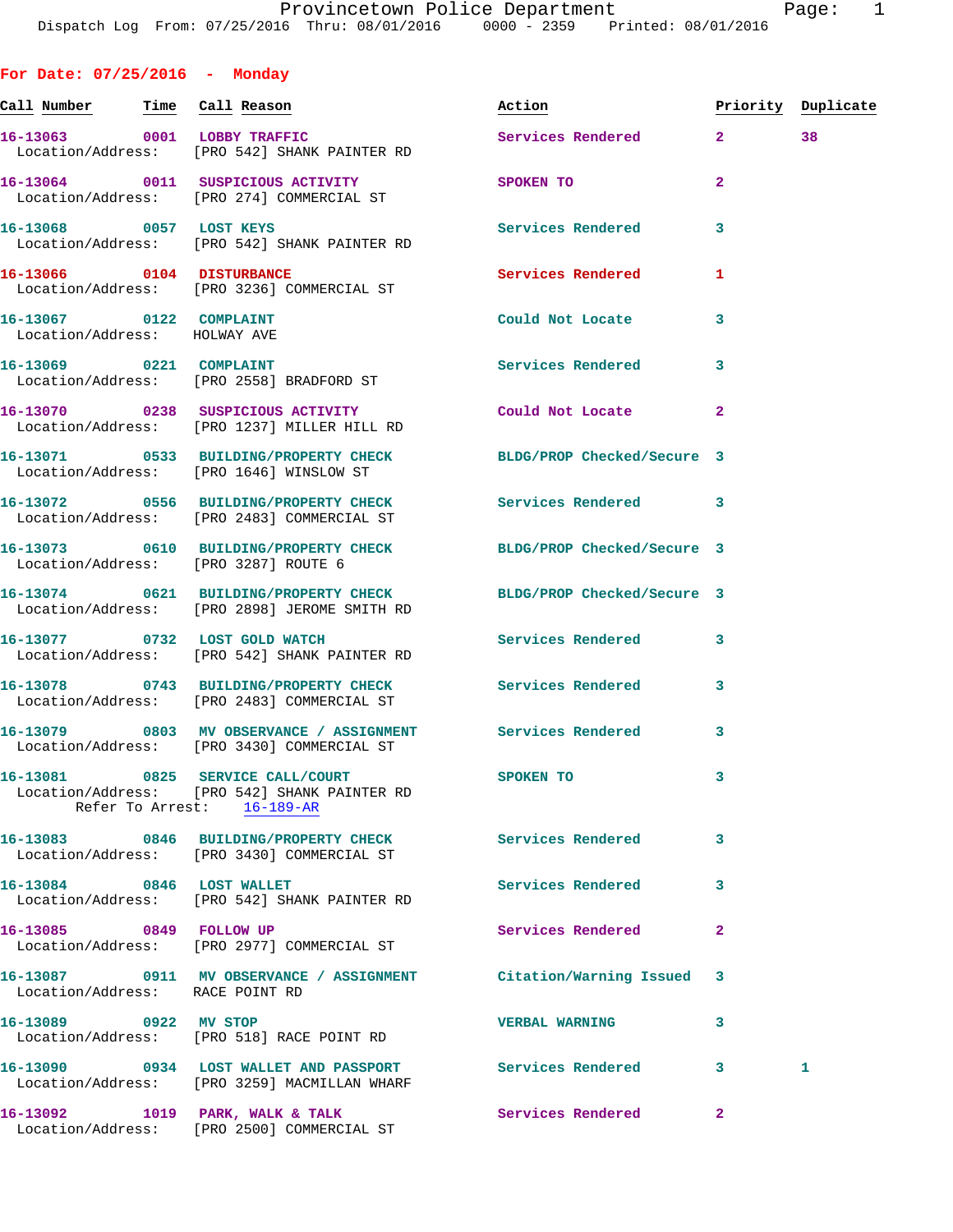|                                                                        | 16-13094 1052 BUILDING/PROPERTY CHECK Services Rendered<br>Location/Address: [PRO 2490] PROVINCELANDS RD      |                           | $\overline{\mathbf{3}}$ |
|------------------------------------------------------------------------|---------------------------------------------------------------------------------------------------------------|---------------------------|-------------------------|
| Location/Address: [PRO 2521] ROUTE 6                                   | 16-13095 1101 MV OBSERVANCE / ASSIGNMENT Services Rendered                                                    |                           | $\overline{\mathbf{3}}$ |
|                                                                        | 16-13096 1109 MV ACCIDENT/MINOR<br>Location/Address: [PRO 175] COMMERCIAL ST                                  | SPOKEN TO                 | 1                       |
|                                                                        | 16-13097 1125 LOST PEARL NECKLACE<br>Location/Address: [PRO 542] SHANK PAINTER RD                             | <b>Services Rendered</b>  | 3                       |
| 16-13098 1134 SERVICE CALL                                             | Location: [PRO 3431] LOPES SQUARE                                                                             | SPOKEN TO                 | 3                       |
| 16-13099 1135 MV STOP<br>Location/Address: [PRO 2513] ROUTE 6          |                                                                                                               | <b>VERBAL WARNING</b>     | 3                       |
|                                                                        | 16-13100 1135 LANDLORD/TENANT<br>Location/Address: [PRO 573] WINSLOW ST                                       | Services Rendered         | $\overline{2}$          |
|                                                                        | 16-13101 1143 HAZARDS/NEEDLE IN ROADWAY Services Rendered<br>Location/Address: BRADFORD ST + CONANT ST        |                           | $\mathbf{2}$            |
|                                                                        | 16-13102 1146 MEDICAL EMERGENCY/D.O.T.<br>Location/Address: [PRO 440] HARRY KEMP WAY                          | Transported to Hospital 1 |                         |
| 16-13103 1150 LOST KEYS                                                | Location/Address: [PRO 542] SHANK PAINTER RD                                                                  | Services Rendered         | 3                       |
|                                                                        | 16-13104 1155 FOUND GRY METAL RING W/DIAMON Services Rendered<br>Location/Address: [PRO 542] SHANK PAINTER RD |                           | 3                       |
| 16-13105 1203 COMPLAINT<br>Location/Address: [PRO 37] BRADFORD ST      |                                                                                                               | SPOKEN TO                 | 3                       |
| 16-13107 1221 LOST IPHONE 5                                            | Location/Address: [PRO 3313] STANDISH ST                                                                      | Services Rendered         | 3                       |
|                                                                        | 16-13106 1243 MEDICAL EMERGENCY/DOT<br>Location/Address: [PRO 440] HARRY KEMP WAY                             | Transported to Hospital 1 |                         |
|                                                                        | 16-13108 1315 MEDICAL EMERGENCY/DOT<br>Location/Address: [PRO 440] HARRY KEMP WAY                             | Transported to Hospital 1 |                         |
| 16-13110 1432 MEDICAL EMERGENCY<br>Location/Address: [PRO 431] DYER ST |                                                                                                               | <b>PATIENT REFUSAL</b>    | $\mathbf{1}$            |
| 16-13111 1441 ALARM - FIRE<br>Location/Address: [PRO 2754] ROUTE 6     |                                                                                                               | Services Rendered 1       |                         |
| 16-13113 1442 COMPLAINT                                                | Location/Address: [PRO 274] COMMERCIAL ST                                                                     | SPOKEN TO                 | 3                       |
| 16-13112 1446 BOAT/HARBORMASTER<br>Location: LONGPOINT                 |                                                                                                               | Taken/Referred to Other 2 |                         |
|                                                                        | 16-13115 1514 BOAT/HARBORMASTER<br>Location/Address: [PRO 3430] COMMERCIAL ST                                 | <b>PATIENT REFUSAL</b>    | $\mathbf{2}$            |
| 16-13117 1604 SHOPLIFTING                                              | Location/Address: [PRO 3314] COMMERCIAL ST                                                                    | Services Rendered         | 3                       |
|                                                                        | 16-13118 1623 BAR CHECK<br>Location/Address: [PRO 3837] COMMERCIAL ST                                         | Services Rendered         | $\mathbf{2}$            |
|                                                                        | 16-13119 1632 MV OBSERVANCE / ASSIGNMENT<br>Location/Address: [PRO 2206] COMMERCIAL ST                        | Services Rendered         | 3                       |
|                                                                        | 16-13120 1641 MV OBSERVANCE / ASSIGNMENT Services Rendered 3                                                  |                           |                         |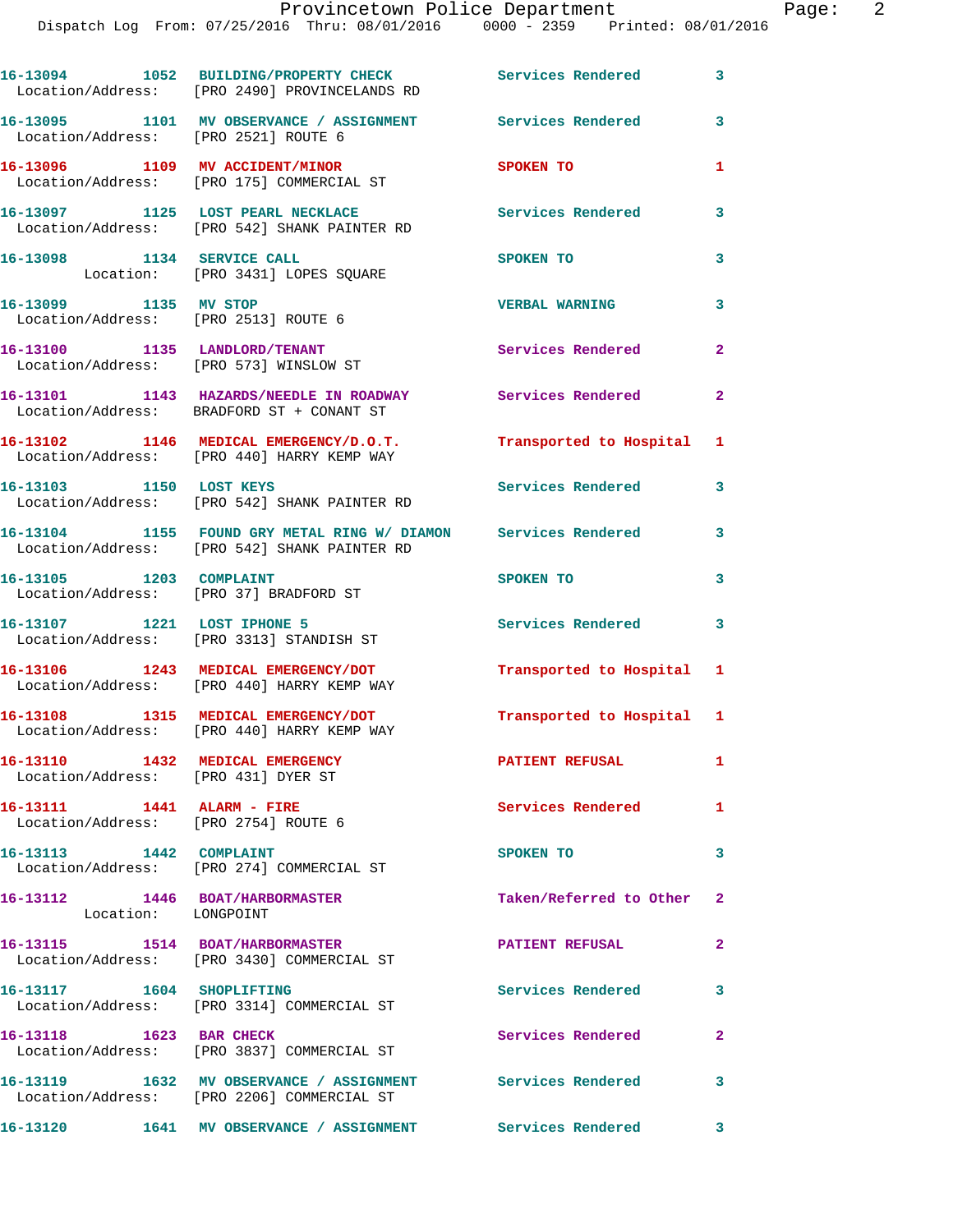|                                      | Dispatch Log From: 07/25/2016 Thru: 08/01/2016 0000 - 2359 Printed: 08/01/2016                                     | Provincetown Police Department | Page: 3        |
|--------------------------------------|--------------------------------------------------------------------------------------------------------------------|--------------------------------|----------------|
|                                      | Location/Address: HARRY KEMP WAY + AUNT SUKEYS WAY                                                                 |                                |                |
|                                      | 16-13121 1650 DISTURBANCE<br>Location/Address: [PRO 2348] COMMERCIAL ST                                            | SPOKEN TO                      | $\mathbf{1}$   |
|                                      | 16-13122 1658 ASSIST CITIZEN<br>Location/Address: [PRO 542] SHANK PAINTER RD                                       | Services Rendered              | $\mathbf{3}$   |
|                                      | 16-13124 1706 HARASSMENT ORDERS INTO STATION No Action Required 2<br>Location/Address: [PRO 542] SHANK PAINTER RD  |                                |                |
| Location/Address: WATSONS CT         | 16-13125 1732 BIKE COMPLAINT                                                                                       | Services Rendered              | $\mathbf{2}$   |
| Location/Address: SHANK PAINTER RD   | 16-13126 1749 MV OBSERVANCE / ASSIGNMENT Services Rendered 3                                                       |                                |                |
|                                      | 16-13127 1800 COMPLAINT<br>Location/Address: [PRO 542] SHANK PAINTER RD                                            | SPOKEN TO                      | 3              |
|                                      | 16-13128 1827 911 GENERAL/ANIMAL ST Services Rendered 1 Location/Address: [PRO 2094] CONWELL ST                    |                                |                |
|                                      | 16-13129 1911 BUILDING/PROPERTY CHECK BLDG/PROP Checked/Secure 3<br>Location/Address: [PRO 519] RACE POINT RD      |                                |                |
|                                      | 16-13130 1912 MV OBSERVANCE / ASSIGNMENT Services Rendered 3<br>Location/Address: HARRY KEMP WAY + AUNT SUKEYS WAY |                                |                |
|                                      | 16-13131 1927 PARK, WALK & TALK<br>Location/Address: [PRO 146] COMMERCIAL ST                                       | Services Rendered              | $\overline{2}$ |
| Location/Address: [PRO 3287] ROUTE 6 | 16-13132 1958 BUILDING/PROPERTY CHECK BLDG/PROP Checked/Secure 3                                                   |                                |                |
|                                      | 16-13133 2002 MEDICAL EMERGENCY PATIENT REFUSAL 1<br>Location/Address: [PRO 2427] COMMERCIAL ST                    |                                |                |
|                                      | 16-13134 2004 BUILDING/PROPERTY CHECK Services Rendered<br>Location/Address: [PRO 2483] COMMERCIAL ST              |                                | $\mathbf{3}$   |
|                                      | 16-13135 2008 COMPLAINT - STREET PERFORMERS SPOKEN TO<br>Location/Address: [PRO 175] COMMERCIAL ST                 |                                | $\mathbf{3}$   |
|                                      | 16-13136 2020 BUILDING/PROPERTY CHECK Services Rendered 3<br>Location/Address: [PRO 525] COMMERCIAL ST             |                                |                |
|                                      | 16-13138 2025 PARKING COMPLAINT / GENERAL Services Rendered 3<br>Location/Address: [PRO 617] BRADFORD ST           |                                |                |
| Location/Address: [PRO 2513] ROUTE 6 | 16-13137 2027 MV OBSERVANCE / ASSIGNMENT Services Rendered 3                                                       |                                |                |
|                                      | 16-13139 2042 NOISE COMPLAINT<br>Location/Address: [PRO 1365] CONWAY ST                                            | Unfounded                      | 3              |
|                                      | 16-13140 2045 COMPLAINT - STREET PERFORMERS SPOKEN TO<br>Location/Address: [PRO 175] COMMERCIAL ST                 |                                | 3              |
|                                      | 16-13142 2106 MV OBSERVANCE / ASSIGNMENT Services Rendered 3<br>Location/Address: HARRY KEMP WAY + BREWSTER ST     |                                |                |
|                                      | 16-13143 2134 BUILDING/PROPERTY CHECK BLDG/PROP Checked/Secure 3<br>Location/Address: [PRO 2206] COMMERCIAL ST     |                                |                |
|                                      | 16-13144 2144 DISTURBANCE<br>Location/Address: [PRO 105] COMMERCIAL ST                                             | Unfounded 1                    |                |
|                                      | 16-13145 2203 BUILDING/PROPERTY CHECK BLDG/PROP Checked/Secure 3<br>Location/Address: [PRO 1778] SHANK PAINTER RD  |                                |                |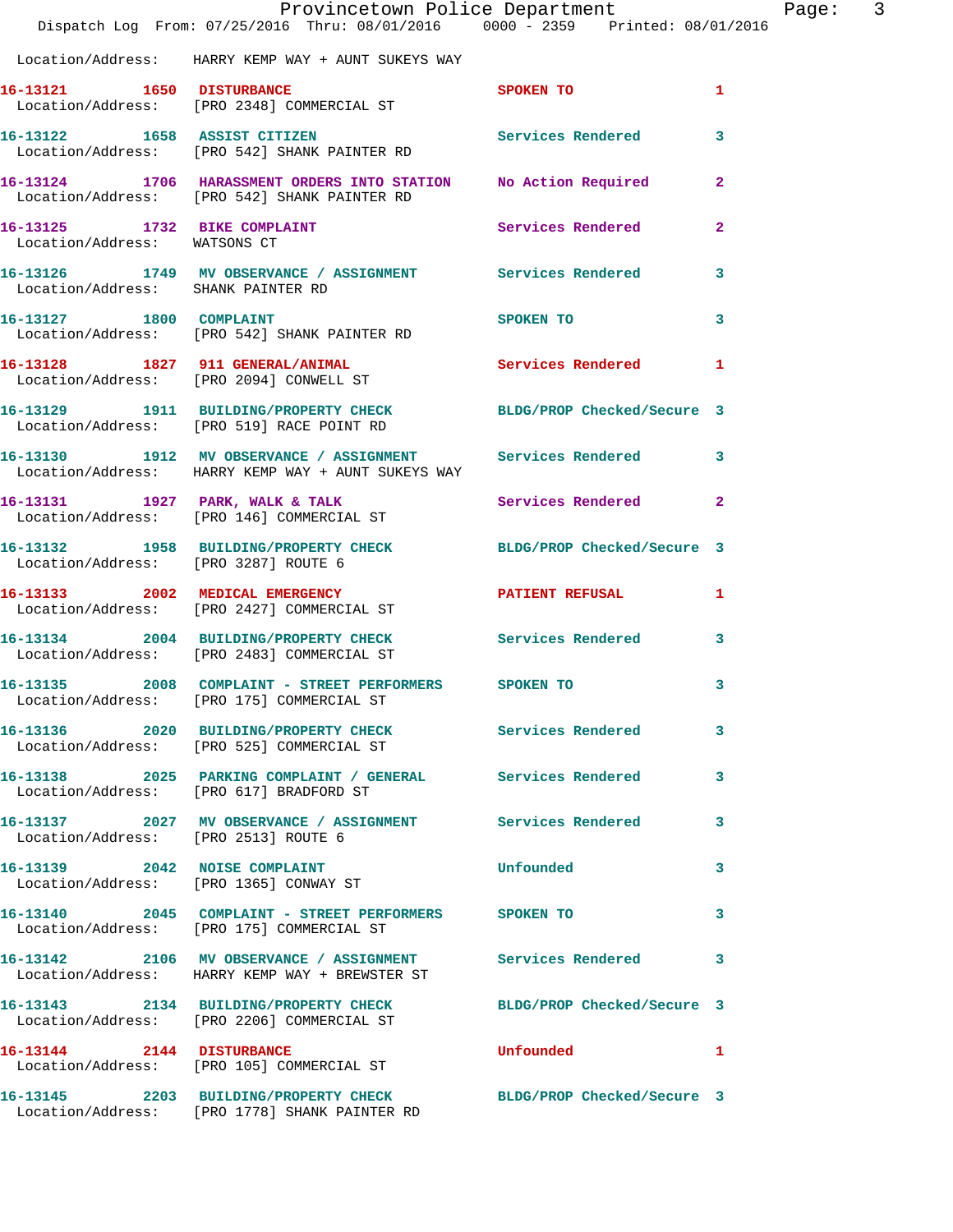|                                                    | Provincetown Police Department<br>Dispatch Log From: 07/25/2016 Thru: 08/01/2016 0000 - 2359 Printed: 08/01/2016      |                                                                                                                |              | Page: 4 |  |
|----------------------------------------------------|-----------------------------------------------------------------------------------------------------------------------|----------------------------------------------------------------------------------------------------------------|--------------|---------|--|
|                                                    |                                                                                                                       |                                                                                                                |              |         |  |
|                                                    | 16-13146 2206 BUILDING/PROPERTY CHECK BLDG/PROP Checked/Secure 3<br>Location/Address: [PRO 516] RACE POINT RD         |                                                                                                                |              |         |  |
| 16-13147 2229 MV STOP                              | Location/Address: [PRO 37] BRADFORD ST                                                                                | <b>VERBAL WARNING 3</b>                                                                                        |              |         |  |
|                                                    | 16-13149 2238 FOUND HD KEY<br>Location/Address: [PRO 285] COMMERCIAL ST                                               | Services Rendered 3                                                                                            |              |         |  |
|                                                    | 16-13150 2308 COMPLAINT<br>Location/Address: [PRO 573] WINSLOW ST                                                     | Services Rendered 3                                                                                            |              |         |  |
|                                                    | 16-13151 2354 BY-LAW VIOLATION<br>Location/Address: [PRO 3409] STANDISH ST                                            | Services Rendered 2                                                                                            |              |         |  |
| For Date: $07/26/2016$ - Tuesday                   |                                                                                                                       |                                                                                                                |              |         |  |
|                                                    | 16-13152 0001 MV STOP<br>Location/Address: BRADFORD ST + CONWELL ST                                                   | VERBAL WARNING 3                                                                                               |              |         |  |
|                                                    | 16-13153 0003 LOBBY TRAFFIC<br>Location/Address: [PRO 542] SHANK PAINTER RD                                           | Services Rendered 2                                                                                            |              | 31      |  |
|                                                    | 16-13154 0029 BUILDING/PROPERTY CHECK BLDG/PROP Checked/Secure 3<br>Location/Address: [PRO 1638] COMMERCIAL ST        |                                                                                                                |              |         |  |
| 16-13155 0039 MV STOP<br>Location/Address: ROUTE 6 |                                                                                                                       | VERBAL WARNING 3                                                                                               |              |         |  |
|                                                    | 16-13156 0059 MV OBSERVANCE / ASSIGNMENT Services Rendered 3<br>Location/Address: BRADFORD ST + RYDER ST              |                                                                                                                |              |         |  |
|                                                    | 16-13157 0115 MV STOP<br>Location/Address: BRADFORD ST + CONWELL ST                                                   | VERBAL WARNING 3                                                                                               |              |         |  |
|                                                    | 16-13158 0206 BUILDING/PROPERTY CHECK BLDG/PROP Checked/Secure 3<br>Location/Address: [PRO 16] BRADFORD ST            |                                                                                                                |              |         |  |
|                                                    | 16-13159 0215 DISTURBANCE<br>Location/Address: [PRO 75] CAPTAIN BERTIES WAY                                           | SPOKEN TO AND TO A REAL PROPERTY OF THE STATE OF THE STATE OF THE STATE OF THE STATE OF THE STATE OF THE STATE | $\mathbf{1}$ |         |  |
|                                                    | 16-13160 0518 TTY TEST CALL<br>Location/Address: [PRO 542] SHANK PAINTER RD                                           | Services Rendered 1                                                                                            |              |         |  |
|                                                    | 16-13161 0535 BUILDING/PROPERTY CHECK BLDG/PROP Checked/Secure 3<br>Location/Address: [PRO 530] SHANK PAINTER RD      |                                                                                                                |              |         |  |
|                                                    | 16-13162 0541 MV OBSERVANCE / ASSIGNMENT Services Rendered 3<br>Location/Address: BRADFORD ST + HIGH POLE HILL        |                                                                                                                |              |         |  |
|                                                    | 16-13163 0626 BUILDING/PROPERTY CHECK BLDG/PROP Checked/Secure 3<br>Location/Address: [PRO 447] JEROME SMITH RD       |                                                                                                                |              |         |  |
|                                                    | 16-13164 0630 MV OBSERVANCE / ASSIGNMENT No Action Required 3<br>Location/Address: SHANK PAINTER RD + JEROME SMITH RD |                                                                                                                |              |         |  |
|                                                    | 16-13165 0729 TRAFFIC CONTROL<br>Location/Address: HOWLAND ST + BRADFORD ST                                           | Services Rendered                                                                                              | 3            |         |  |
|                                                    | 16-13166 0736 BUILDING/PROPERTY CHECK Services Rendered 3<br>Location/Address: [PRO 3430] COMMERCIAL ST               |                                                                                                                |              |         |  |
|                                                    | 16-13169 0812 COURT RUN<br>Location/Address: [PRO 542] SHANK PAINTER RD                                               | Services Rendered                                                                                              | 3            |         |  |
|                                                    | 16-13168 0813 MV OBSERVANCE / ASSIGNMENT Services Rendered 3<br>Location/Address: [PRO 2206] COMMERCIAL ST            |                                                                                                                |              |         |  |
|                                                    | 16-13170 0916 SERVE HARASSMENT ORDER Services Rendered 2<br>Location/Address: [PRO 542] SHANK PAINTER RD              |                                                                                                                |              |         |  |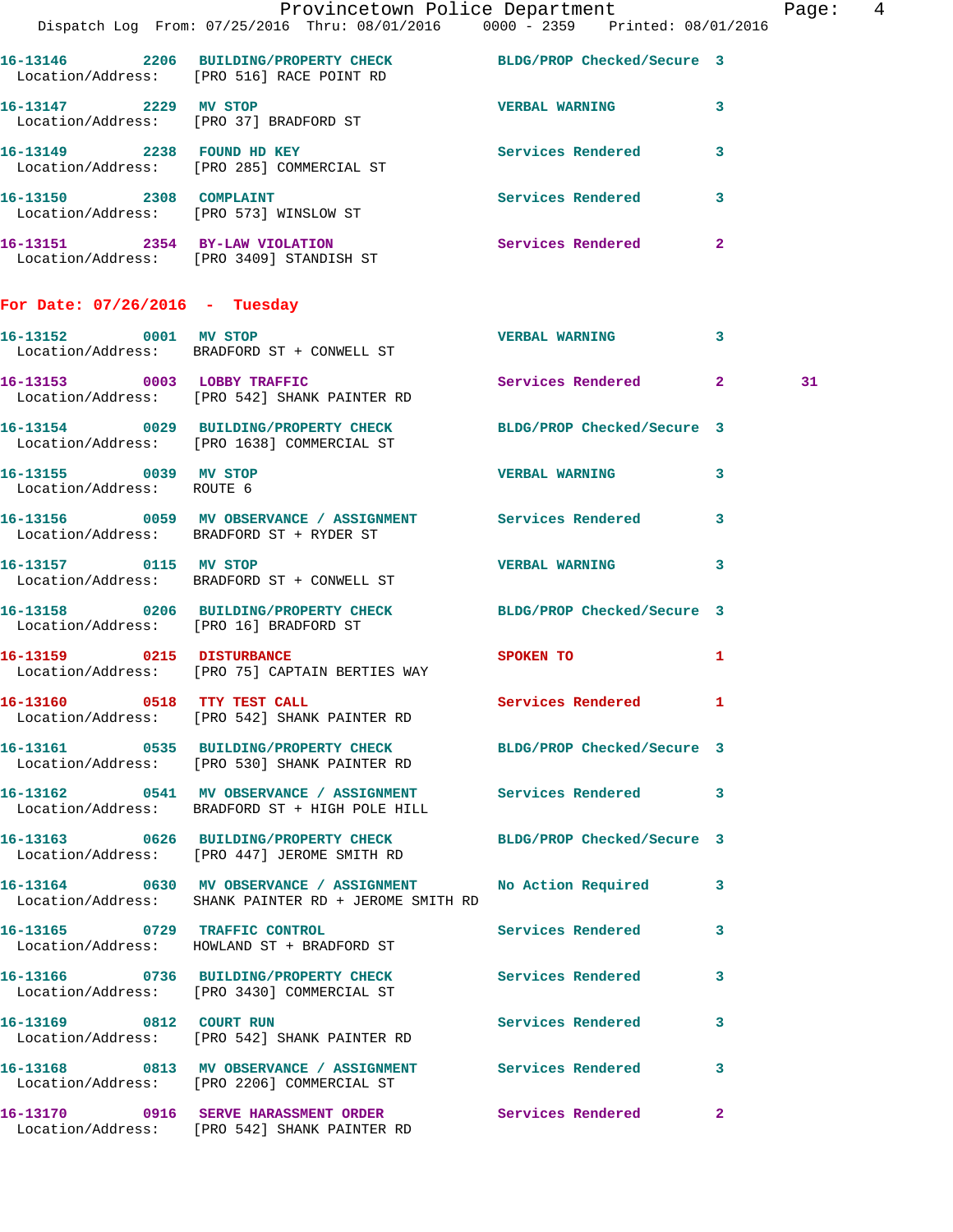|                                                                | 16-13171 0941 WIRE CONDUIT DOWN<br>Location/Address: [PRO 2931] COMMERCIAL ST                                    | Taken/Referred to Other 2  |                         |
|----------------------------------------------------------------|------------------------------------------------------------------------------------------------------------------|----------------------------|-------------------------|
|                                                                | 16-13172 1007 CUSTOMS CLEARANCE<br>Location/Address: [PRO 433] RYDER ST EXT                                      | Taken/Referred to Other 2  |                         |
|                                                                | 16-13173 1042 BUILDING/PROPERTY CHECK<br>Location/Address: [PRO 2977] COMMERCIAL ST                              | <b>Services Rendered</b>   | $\overline{\mathbf{3}}$ |
| Location/Address: [PRO 3222] ALDEN ST                          | 16-13174 1139 BRADYCARDIA/TRANSPORT                                                                              | Transported to Hospital 1  |                         |
| Location/Address: HARRY KEMP WAY                               | 16-13175 1203 MV OBSERVANCE / ASSIGNMENT Services Rendered                                                       |                            | 3                       |
| Location/Address: RACE POINT RD                                | 16-13176 1209 MV OBSERVANCE / ASSIGNMENT Services Rendered                                                       |                            | 3                       |
|                                                                | 16-13177 1214 HEAT EXHAUSTION/REFUSAL<br>Location/Address: [PRO 515] RACE POINT RD                               | <b>PATIENT REFUSAL</b>     | 1                       |
|                                                                | 16-13178 1220 VACUUM STOLEN<br>Location/Address: [PRO 1483] MECHANIC ST                                          | Services Rendered          | $\mathbf{2}$            |
| 16-13179 1222 VERBAL SPEED<br>Location/Address: HARRY KEMP WAY |                                                                                                                  | <b>VERBAL WARNING</b>      | 3                       |
| Refer To Summons: 16-191-AR                                    | 16-13180 1228 PARKED MVA/RESCUE<br>Location/Address: [PRO 3296] SHANK PAINTER RD                                 | Citation/Warning Issued 1  |                         |
|                                                                | 16-13182 1333 FATIGUE/TRANSPORT<br>Location/Address: [PRO 515] RACE POINT RD                                     | Transported to Hospital 1  |                         |
| 16-13183 1351 MV DAMAGED                                       | Location/Address: [PRO 1484] MONTELLO ST                                                                         | Services Rendered          | $\overline{2}$          |
| 16-13184 1424 LOOSE DOG                                        | Location/Address: [PRO 649] COMMERCIAL ST                                                                        | Services Rendered          | $\mathbf{2}$            |
| 16-13185 1425 DOG CONCERN                                      | Location/Address: [PRO 208] COMMERCIAL ST                                                                        | Services Rendered          | $\mathbf{2}$            |
|                                                                | 16-13186 1429 POSSIBLE STROKE/RESCUE Transported to Hospital 1<br>Location/Address: [PRO 2832] COMMERCIAL ST     |                            |                         |
|                                                                | 16-13187 1434 PARKED MV HIT & RUN<br>Location/Address: [PRO 1635] COMMERCIAL ST                                  | <b>Services Rendered</b> 2 |                         |
| 16-13188 1454 FIRE, OTHER                                      | Location/Address: [PRO 105] COMMERCIAL ST                                                                        | Extinguished               | 1                       |
|                                                                | 16-13189 1524 MV OBSERVANCE / ASSIGNMENT Services Rendered<br>Location/Address: HARRY KEMP WAY + AUNT SUKEYS WAY |                            | $\mathbf{3}$            |
|                                                                | 16-13190 1535 BIKE ACCIDENT/TRANSPORT<br>Location/Address: BROWNE ST + PLEASANT ST                               | Transported to Hospital 2  |                         |
| 16-13191 1554 BAR CHECK                                        | Location/Address: [PRO 3430] COMMERCIAL ST                                                                       | Services Rendered          | $\mathbf{2}$            |
|                                                                | 16-13192 1607 PARKING COMPLAINT / GENERAL SPOKEN TO<br>Location/Address: [PRO 1538] COMMERCIAL ST                |                            | 3                       |
|                                                                | 16-13194 1615 ASSIST AGENCY / TRURO PD<br>Location/Address: [TRU] ROUTE 6 + STOTTS CRSG                          | Taken/Referred to Other 3  |                         |
|                                                                | 16-13193 1618 FLIGHT COVERAGE<br>Location/Address: [PRO 516] RACE POINT RD                                       | Services Rendered 2        |                         |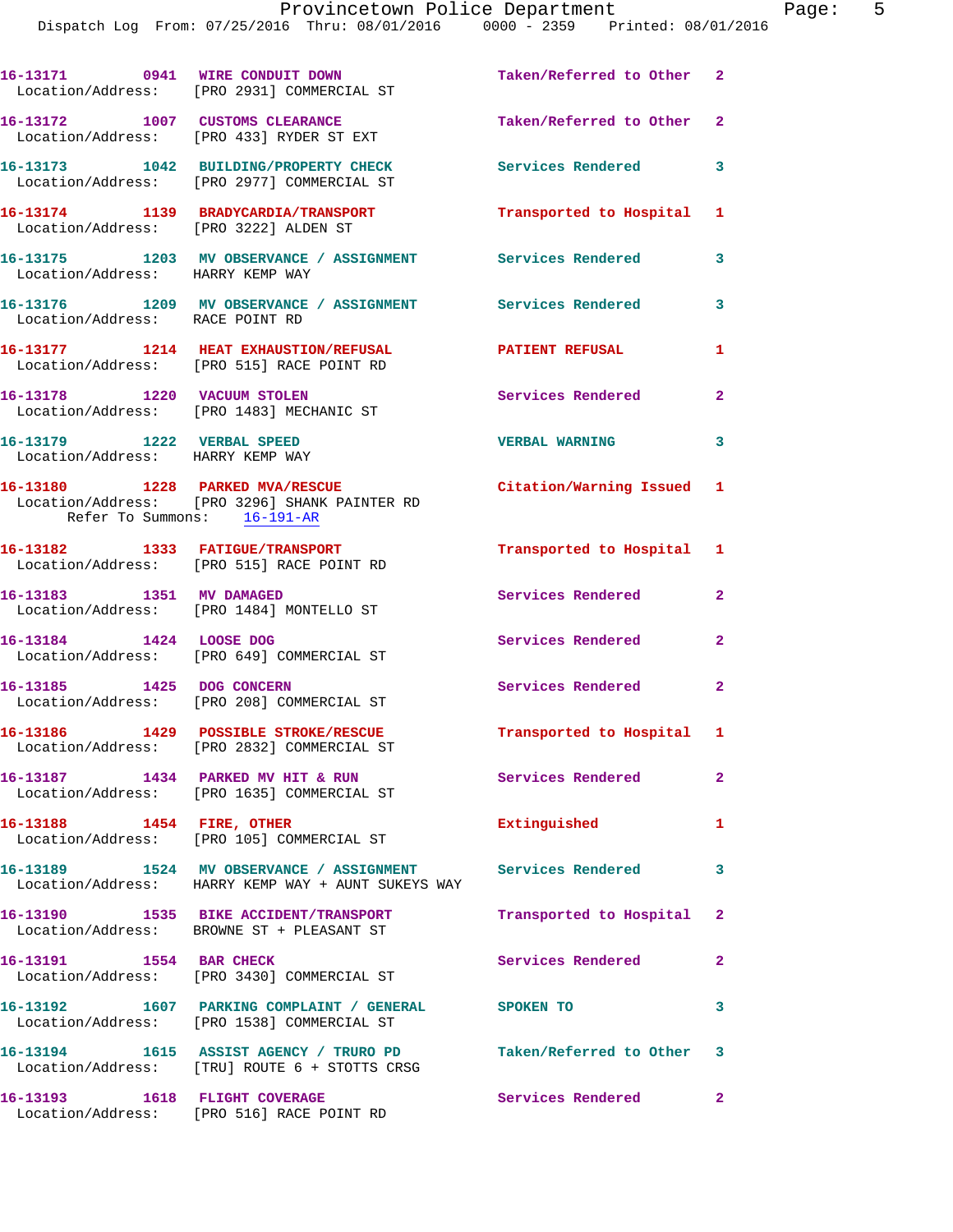|                                        | Dispatch Log From: 07/25/2016 Thru: 08/01/2016   0000 - 2359   Printed: 08/01/2016                               | Provincetown Police Department The Rage: 6 |                |                |  |
|----------------------------------------|------------------------------------------------------------------------------------------------------------------|--------------------------------------------|----------------|----------------|--|
|                                        | 16-13196 1636 PARKING COMPLAINT / GENERAL Services Rendered 3<br>Location/Address: [PRO 851] COMMERCIAL ST       |                                            |                |                |  |
|                                        | 16-13198 1724 BUILDING/PROPERTY CHECK BLDG/PROP Checked/Secure 3<br>Location/Address: [PRO 2977] COMMERCIAL ST   |                                            |                |                |  |
| Location/Address: ROUTE 6              | 16-13199 1733 MV OBSERVANCE / ASSIGNMENT Services Rendered                                                       |                                            | $\mathbf{3}$   |                |  |
|                                        | 16-13200 1754 PARK, WALK & TALK Services Rendered<br>Location/Address: [PRO 165] COMMERCIAL ST                   |                                            | $\mathbf{2}$   |                |  |
|                                        | 16-13201 1815 PARK, WALK & TALK<br>Location/Address: [PRO 99] COMMERCIAL ST                                      | Services Rendered                          | $\mathbf{2}$   |                |  |
|                                        | 16-13202 1930 BUILDING/PROPERTY CHECK BLDG/PROP Checked/Secure 3<br>Location/Address: [PRO 182] COMMERCIAL ST    |                                            |                |                |  |
|                                        | 16-13203 1947 COMPLAINT - STREET PERFORMERS SPOKEN TO<br>Location/Address: [PRO 175] COMMERCIAL ST               |                                            | $3^{\circ}$    | $\overline{a}$ |  |
|                                        | 16-13204 1957 MV OBSERVANCE / ASSIGNMENT Services Rendered<br>Location/Address: HARRY KEMP WAY + AUNT SUKEYS WAY |                                            | 3              |                |  |
| Location/Address: FRANKLIN ST          | 16-13207 2045 ANIMAL CALL                                                                                        | Services Rendered 2                        |                | 1              |  |
|                                        | 16-13208 2050 ASSIST CITIZEN<br>Location/Address: [PRO 2088] COMMERCIAL ST                                       | <b>Services Rendered</b>                   | 3              |                |  |
| 16-13209 2101 COMPLAINT                | Location/Address: [PRO 94] BRADFORD ST                                                                           | Could Not Locate                           | 3              |                |  |
| Location/Address: [PRO 94] BRADFORD ST | 16-13212 2112 PARK, WALK & TALK 2008 Services Rendered                                                           |                                            | $\overline{2}$ |                |  |
| Location/Address: [PRO 3287] ROUTE 6   | 16-13210 2128 BUILDING/PROPERTY CHECK BLDG/PROP Checked/Secure 3                                                 |                                            |                |                |  |
|                                        | 16-13211 2131 BUILDING/PROPERTY CHECK BLDG/PROP Checked/Secure 3<br>Location/Address: [PRO 2483] COMMERCIAL ST   |                                            |                |                |  |
|                                        | 16-13213 2138 COMPLAINT - STREET PERFORMERS<br>Location/Address: [PRO 542] SHANK PAINTER RD                      | <b>SPOKEN TO</b>                           |                |                |  |
|                                        | 16-13215 2156 BUILDING/PROPERTY CHECK BLDG/PROP Checked/Secure 3<br>Location/Address: [PRO 516] RACE POINT RD    |                                            |                |                |  |
|                                        | 16-13214 2157 ALARM - GENERAL<br>Location/Address: [PRO 204] COMMERCIAL ST                                       | Services Rendered 1                        |                |                |  |
|                                        | 16-13218 2213 SUSPICIOUS ACTIVITY<br>Location/Address: [PRO 1211] COMMERCIAL ST                                  | Investigated                               | $\overline{2}$ |                |  |
|                                        | 16-13219 2242 ALARM - FIRE<br>Location/Address: [PRO 208] COMMERCIAL ST                                          | False Alarm                                | 1              |                |  |
| Location/Address: COMMERCIAL ST        | 16-13220 2309 LOST/FOUND PROPERTY                                                                                | Services Rendered                          | 3              |                |  |
|                                        | 16-13221 2319 ASSIST CITIZEN<br>Location/Address: [PRO 395] COMMERCIAL ST                                        | <b>Services Rendered</b>                   | 3              |                |  |
| Location/Address: ROUTE 6              | 16-13222 2320 ASSIST AGENCY / MUTUAL AID Could Not Locate                                                        |                                            | 3              |                |  |
| Location/Address: ROUTE 6              | 16-13223 2329 MV OBSERVANCE / ASSIGNMENT Services Rendered                                                       |                                            | 3              |                |  |
|                                        | 16-13224 2330 SUSPICIOUS ACTIVITY<br>Location/Address: [PRO 2500] COMMERCIAL ST                                  | SPOKEN TO                                  | $\overline{2}$ |                |  |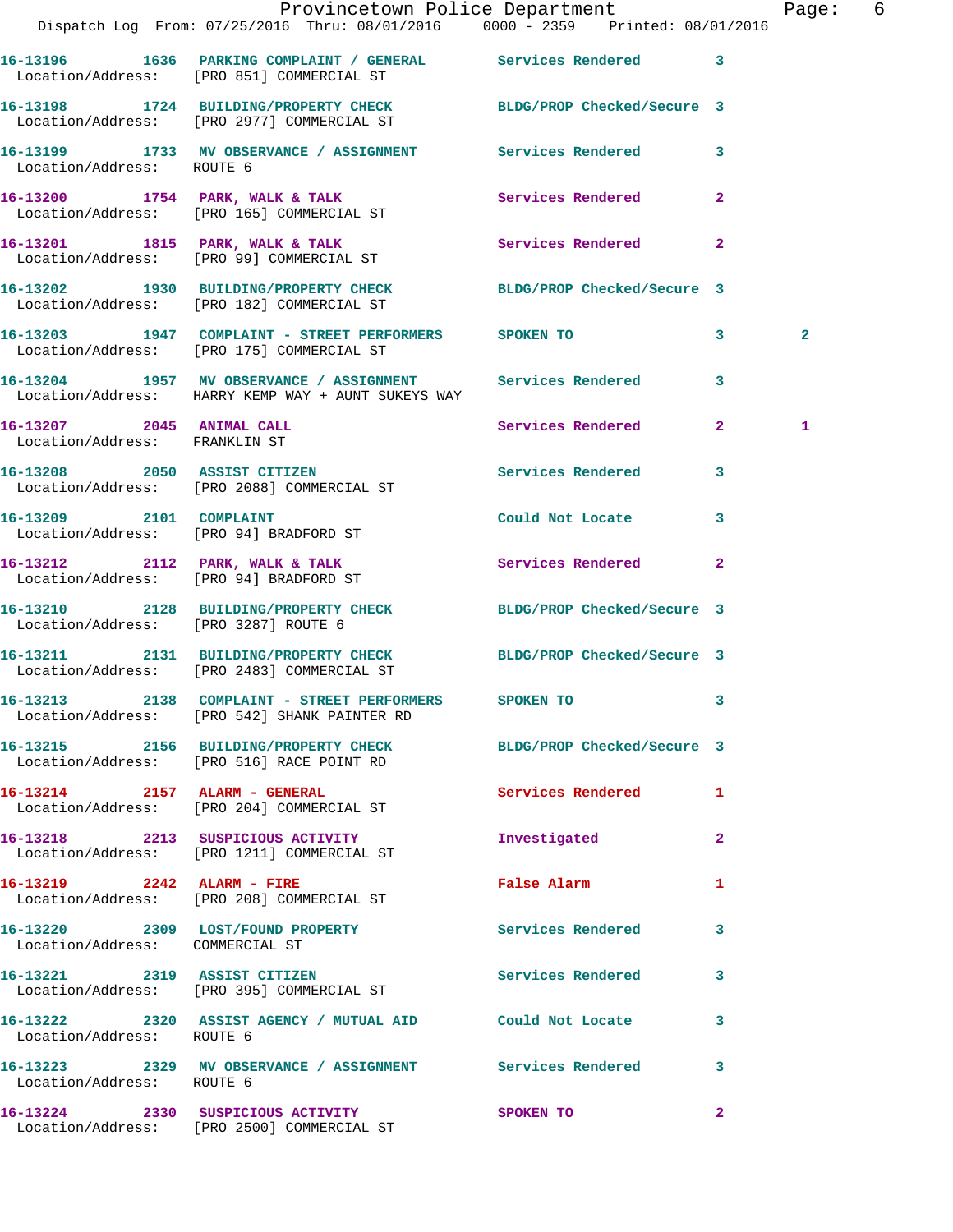|                                                        | Dispatch Log From: 07/25/2016 Thru: 08/01/2016 0000 - 2359 Printed: 08/01/2016                             | Provincetown Police Department Page: 7 |              |              |  |
|--------------------------------------------------------|------------------------------------------------------------------------------------------------------------|----------------------------------------|--------------|--------------|--|
|                                                        | 16-13225 2344 MV OBSERVANCE / ASSIGNMENT No Action Required 3<br>Location: RT 6 OUTBOUND BEFORE SNAIL.     |                                        |              |              |  |
|                                                        | 16-13226 2356 MV STOP<br>Location/Address: ROUTE 6 + CONWELL ST                                            | <b>VERBAL WARNING</b>                  | $\mathbf{3}$ |              |  |
|                                                        | 16-13227 2359 COMPLAINT<br>Location/Address: [PRO 3276] COMMERCIAL ST                                      | <b>SPOKEN TO</b>                       | 3            |              |  |
| For Date: $07/27/2016$ - Wednesday                     |                                                                                                            |                                        |              |              |  |
|                                                        | 16-13228 0012 MV STOP<br>Location/Address: [PRO 58] BRADFORD ST                                            | <b>VERBAL WARNING</b>                  | $\mathbf{3}$ |              |  |
| Location/Address: [PRO 43] BRADFORD ST                 | 16-13229 0020 COMPLAINT                                                                                    | No Action Required 3                   |              |              |  |
| 16-13230 0027 MV STOP<br>Location/Address: ROUTE 6     |                                                                                                            | <b>VERBAL WARNING 3</b>                |              |              |  |
|                                                        | 16-13231 0050 LOBBY TRAFFIC<br>Location/Address: [PRO 542] SHANK PAINTER RD                                | Services Rendered 2                    |              | 33           |  |
|                                                        | 16-13232 0055 MV OBSERVANCE / ASSIGNMENT Services Rendered 3<br>Location/Address: BRADFORD ST + HOWLAND ST |                                        |              |              |  |
| 16-13233 0100 MV STOP<br>Location/Address: BRADFORD ST |                                                                                                            | <b>VERBAL WARNING</b>                  | 3            |              |  |
|                                                        | 16-13234 0116 MV OBSERVANCE / ASSIGNMENT Services Rendered 3<br>Location/Address: BRADFORD ST + RYDER ST   |                                        |              |              |  |
|                                                        | 16-13235 0120 FOUND PASSPORT<br>Location/Address: [PRO 3314] COMMERCIAL ST                                 | Services Rendered 3                    |              |              |  |
|                                                        | 16-13236 0141 FOUND GLASSES<br>Location/Address: [PRO 399] COMMERCIAL ST                                   | Services Rendered                      | $\mathbf{3}$ |              |  |
|                                                        | 16-13237 0145 OUI ARREST<br>Location/Address: [PRO 3430] COMMERCIAL ST<br>Refer To Arrest: 16-192-AR       | Arrest(s) Made                         | 3            | $\mathbf{2}$ |  |
|                                                        | 16-13238 0241 ASSIST AGENCY / TRURO Services Rendered 3<br>Location/Address: [TRU] S HIGHALND RD           |                                        |              |              |  |
|                                                        | 16-13239 0257 SUSPICIOUS ACTIVITY THE GONE ON ARRIVAL<br>Location/Address: [PRO 3327] COMMERCIAL ST        |                                        | $\mathbf{2}$ |              |  |
| Location/Address: [PRO 429] DYER ST                    | 16-13241 0502 ABDOMINAL PAINS/REFUSAL PATIENT REFUSAL                                                      |                                        | $\mathbf{1}$ |              |  |
|                                                        | 16-13242 0614 B & E BURGLARY<br>Location/Address: [PRO 2542] COMMERCIAL ST                                 | Services Rendered                      | $\mathbf{2}$ |              |  |
| 16-13244 0747 SERVE WARRANT                            | Location/Address: [PRO 2163] COMMERCIAL ST                                                                 | Services Rendered 3                    |              |              |  |
|                                                        | 16-13245 0812 ASSIST AGENCY<br>Location/Address: [PRO 2163] COMMERCIAL ST                                  | SPOKEN TO                              | 3            |              |  |
|                                                        | 16-13246 0821 JURY TRIAL<br>Location/Address: [PRO 542] SHANK PAINTER RD                                   | Services Rendered                      | 3            |              |  |
| Location/Address: [PRO 3287] ROUTE 6                   | 16-13247 0855 BUILDING/PROPERTY CHECK BLDG/PROP Checked/Secure 3                                           |                                        |              |              |  |
| 16-13248 0857 PET PANTRY                               | Location/Address: [PRO 3296] SHANK PAINTER RD                                                              | Services Rendered 3                    |              |              |  |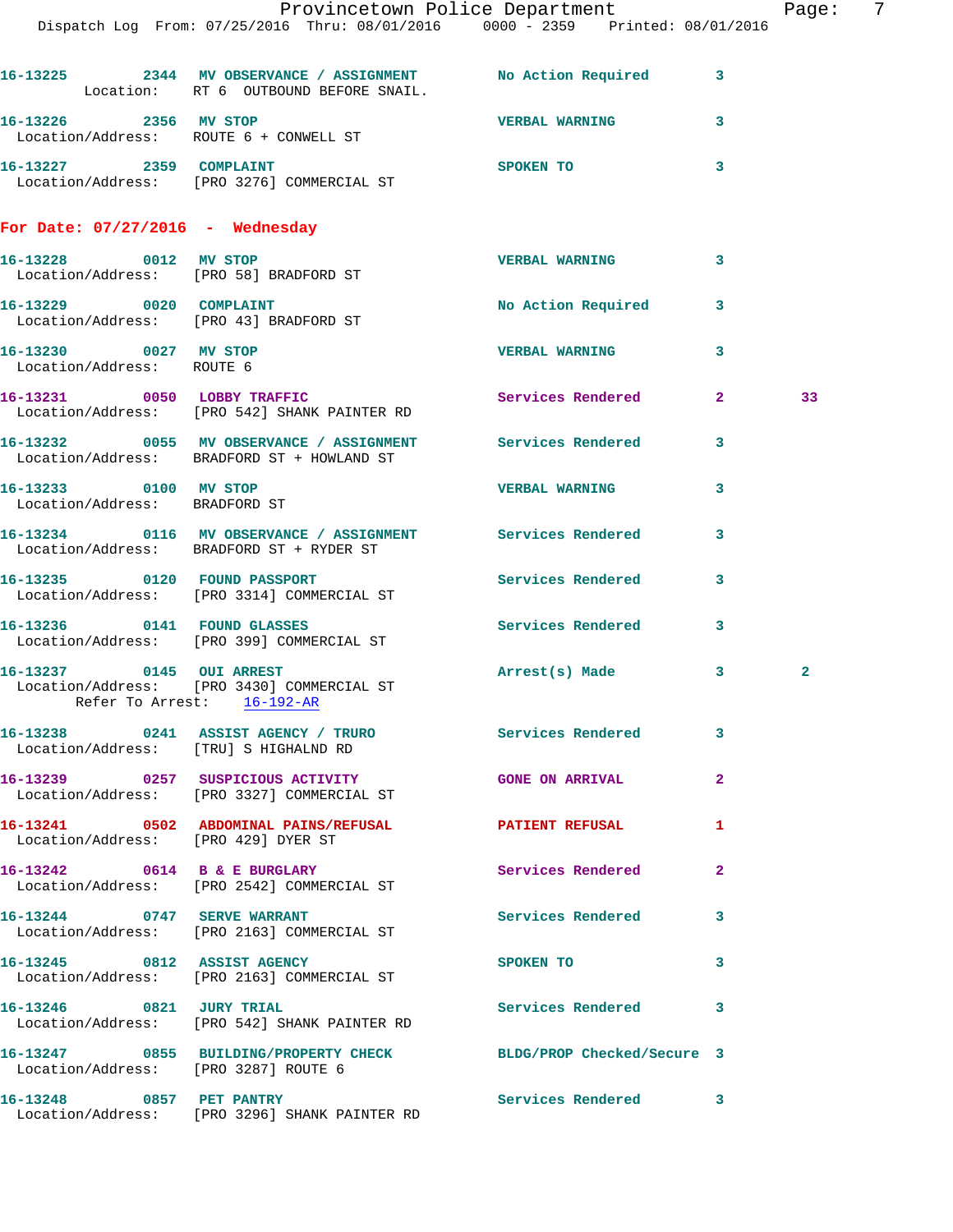|                                                                                                  | Dispatch Log From: 07/25/2016 Thru: 08/01/2016 0000 - 2359 Printed: 08/01/2016                                    | Provincetown Police Department |                | Pag |
|--------------------------------------------------------------------------------------------------|-------------------------------------------------------------------------------------------------------------------|--------------------------------|----------------|-----|
|                                                                                                  | 16-13249 0901 APPENDICITIS/TRANSPORT PATIENT REFUSAL                                                              |                                | 1              |     |
|                                                                                                  | Location/Address: [PRO 440] HARRY KEMP WAY                                                                        |                                |                |     |
| Location/Address: [PRO 571] ALDEN ST                                                             | 16-13251 0954 BUILDING/PROPERTY CHECK BLDG/PROP Checked/Secure 3                                                  |                                |                |     |
|                                                                                                  | 16-13252 1011 LOST WALLET/PASSPORT Services Rendered<br>Location/Address: [PRO 542] SHANK PAINTER RD              |                                | 3              |     |
| Refer To Accident: 16-35-AC                                                                      | 16-13253 1015 MINOR MVA/RESCUE<br>Location: [PRO 3431] LOPES SOUARE                                               | PATIENT REFUSAL                | 1              |     |
|                                                                                                  | 16-13254 1029 RESERVATION SCAM<br>Location/Address: [PRO 116] COMMERCIAL ST                                       | Services Rendered              | $\overline{a}$ |     |
|                                                                                                  | 16-13255 1058 TRESPASS COMPLAINT<br>Location/Address: [PRO 63] BRADFORD ST EXT                                    | <b>SPOKEN TO</b>               | $\overline{2}$ |     |
|                                                                                                  | 16-13256 1104 LOST SET OF KEYS<br>Location/Address: [PRO 542] SHANK PAINTER RD                                    | Services Rendered              | 3              |     |
|                                                                                                  | 16-13257 1129 BUILDING/PROPERTY CHECK BLDG/PROP Checked/Secure 3<br>Location/Address: [PRO 2500] COMMERCIAL ST    |                                |                |     |
| 16-13258 1151 BIKE ACCIDENT                                                                      | Location/Address: [PRO 2551] PROVINCELANDS RD                                                                     | Services Rendered              | $\overline{a}$ |     |
| 16-13259 1203 FOLLOW UP                                                                          | Location/Address: [PRO 3873] CONWELL ST                                                                           | FOLLOW UP                      | $\overline{a}$ |     |
| 16-13261 1249 WIRES DOWN<br>Location/Address: AUNT SUKEYS WAY                                    |                                                                                                                   | Taken/Referred to Other        | $\mathbf{2}$   |     |
| 16-13262 1258 MV ACCIDENT<br>Location/Address: [PRO 2513] ROUTE 6<br>Refer To Accident: 16-36-AC |                                                                                                                   | Transported to Hospital 1 1    |                |     |
|                                                                                                  | 16-13263 1304 WELL-BEING CHECK<br>Location/Address: [PRO 1124] THISTLEMORE RD                                     | <b>Services Rendered</b>       | 3              |     |
| 16-13264 1318 RACOON ON ROOF                                                                     | Location/Address: [PRO 1264] COMMERCIAL ST                                                                        | GONE ON ARRIVAL                | $\overline{2}$ |     |
|                                                                                                  | 16-13265 1322 FOOT BLEED/TRANSPORT<br>Location/Address: [PRO 106] COMMERCIAL ST                                   | Transported to Hospital 1      |                |     |
|                                                                                                  | 16-13266 1344 HARASSMENT<br>Location/Address: [PRO 442] HARRY KEMP WAY                                            | <b>Services Rendered</b>       | $\overline{2}$ |     |
|                                                                                                  | 16-13267 1348 HEART ISSUE/TRANSPORT <b>16-13267 PATIENT REFUSAL</b><br>Location/Address: [PRO 440] HARRY KEMP WAY |                                | 1              |     |
| 16-13268 1428 DOG BITE                                                                           | Location/Address: [PRO 3670] SHANK PAINTER RD                                                                     | Unfounded                      | $\overline{a}$ |     |
| 16-13269 1437 LOOSE DOG                                                                          | Location/Address: [PRO 2542] COMMERCIAL ST                                                                        | Services Rendered              | $\mathbf{2}$   |     |
|                                                                                                  | 16-13270 1445 COMPLAINT-RENTAL SCAM<br>Location/Address: [PRO 1333] COMMERCIAL ST                                 | SPOKEN TO                      | 3              |     |
| 16-13271 1448 ANIMAL CALL                                                                        | Location/Address: [PRO 3051] WEST VINE ST                                                                         | Services Rendered              | $\mathbf{2}$   |     |
|                                                                                                  | 16-13273 1450 MV COMPLAINT<br>Location/Address: [PRO 542] SHANK PAINTER RD                                        | Services Rendered              | $\mathbf{2}$   |     |
|                                                                                                  | 16-13272 1453 ASSIST AGENCY / WATER Services Rendered                                                             |                                | 3              |     |

Location/Address: [PRO 488] MAYFLOWER ST

age: 8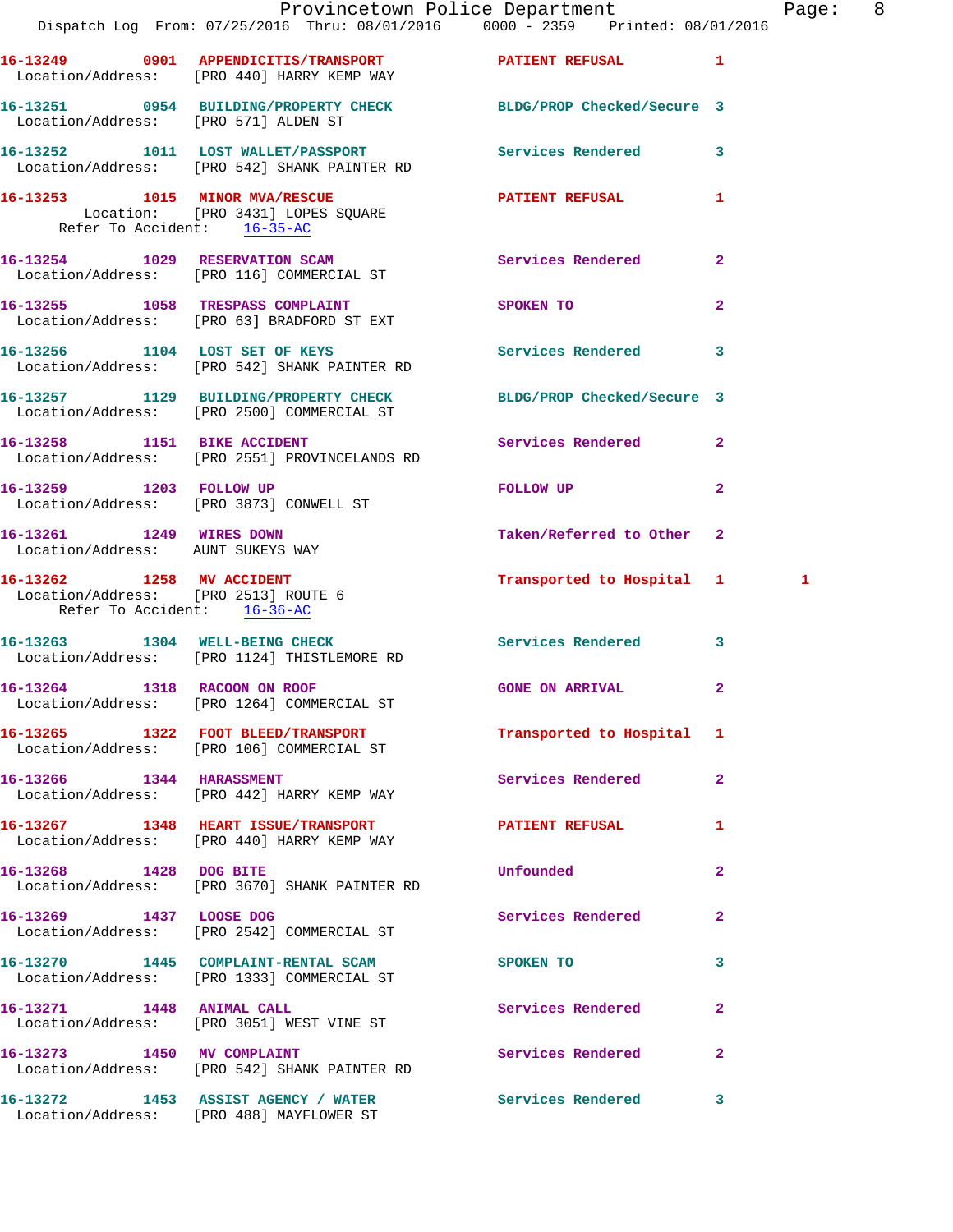## Provincetown Police Department Page: 9 Dispatch Log From: 07/25/2016 Thru: 08/01/2016 0000 - 2359 Printed: 08/01/2016 **16-13275 1522 BAR CHECK BLDG/PROP Checked/Secure 2**

 Location/Address: [PRO 3430] COMMERCIAL ST **16-13276 1532 MEDICAL EMERGENCY 128 PATIENT REFUSAL 1**  Location/Address: [PRO 2543] MACMILLAN WHARF **16-13277 1537 BUILDING/PROPERTY CHECK BLDG/PROP Checked/Secure 3**  Location/Address: [PRO 519] RACE POINT RD **16-13278 1547 MV OBSERVANCE / ASSIGNMENT Services Rendered 3**  Location/Address: HARRY KEMP WAY + AUNT SUKEYS WAY **16-13280 1557 MV OBSERVANCE / ASSIGNMENT Services Rendered 3**  Location/Address: HARRY KEMP WAY + AUNT SUKEYS WAY **16-13279 1558 PARKING COMPLAINT / GENERAL Services Rendered 3**  Location/Address: [PRO 105] COMMERCIAL ST **16-13281 1618 BUILDING/PROPERTY CHECK BLDG/PROP Checked/Secure 3**  Location/Address: [PRO 2898] JEROME SMITH RD **16-13284 1704 MV OBSERVANCE / ASSIGNMENT Services Rendered 3**  Location/Address: HIGH POLE HL + BRADFORD ST **16-13285 1710 MV STOP VERBAL WARNING 3**  Location/Address: [PRO 3271] BRADFORD ST **16-13289 1742 TTY TEST CALL Services Rendered 1**  Location/Address: [PRO 542] SHANK PAINTER RD **16-13294 1910 SERVE NOTIFICATION Services Rendered 3**  Location/Address: [PRO 395] COMMERCIAL ST **16-13295 1919 BUILDING/PROPERTY CHECK BLDG/PROP Checked/Secure 3**  Location/Address: [PRO 2898] JEROME SMITH RD **16-13296 1950 MEDICAL EMERGENCY PATIENT REFUSAL 1**  Location: [PRO 3431] LOPES SQUARE 16-13297 **1952 PARK, WALK & TALK Services Rendered** 2 Location/Address: [PRO 3908] COMMERCIAL ST **16-13298 2014 FOUND VISA CARD Services Rendered 3**  Location/Address: [PRO 2544] COMMERCIAL ST **16-13299 2022 FOUND SAMSUNG Services Rendered 3**  Location/Address: ROUTE 6 **16-13300 2121 SERVE NOTIFICATION Could Not Locate 3**  Location/Address: [PRO 395] COMMERCIAL ST **16-13301 2212 BUILDING/PROPERTY CHECK BLDG/PROP Checked/Secure 3**  Location/Address: [PRO 3287] ROUTE 6 **16-13302 2213 MV STOP VERBAL WARNING 3**  Location/Address: BRADFORD ST + PEARL ST 16-13303 2225 MEDICAL EMERGENCY PATIENT REFUSAL 1 Location/Address: [PRO 48] BRADFORD ST **16-13304 2239 COMPLAINT - STREET PERFORMERS SPOKEN TO 3**  Location/Address: COMMERCIAL ST **16-13305 2251 LOBBY TRAFFIC Services Rendered 3**  Location/Address: [PRO 542] SHANK PAINTER RD **16-13306 2354 MV OBSERVANCE / ASSIGNMENT Services Rendered 3**  Location/Address: BRADFORD ST + HOWLAND ST

**For Date: 07/28/2016 - Thursday**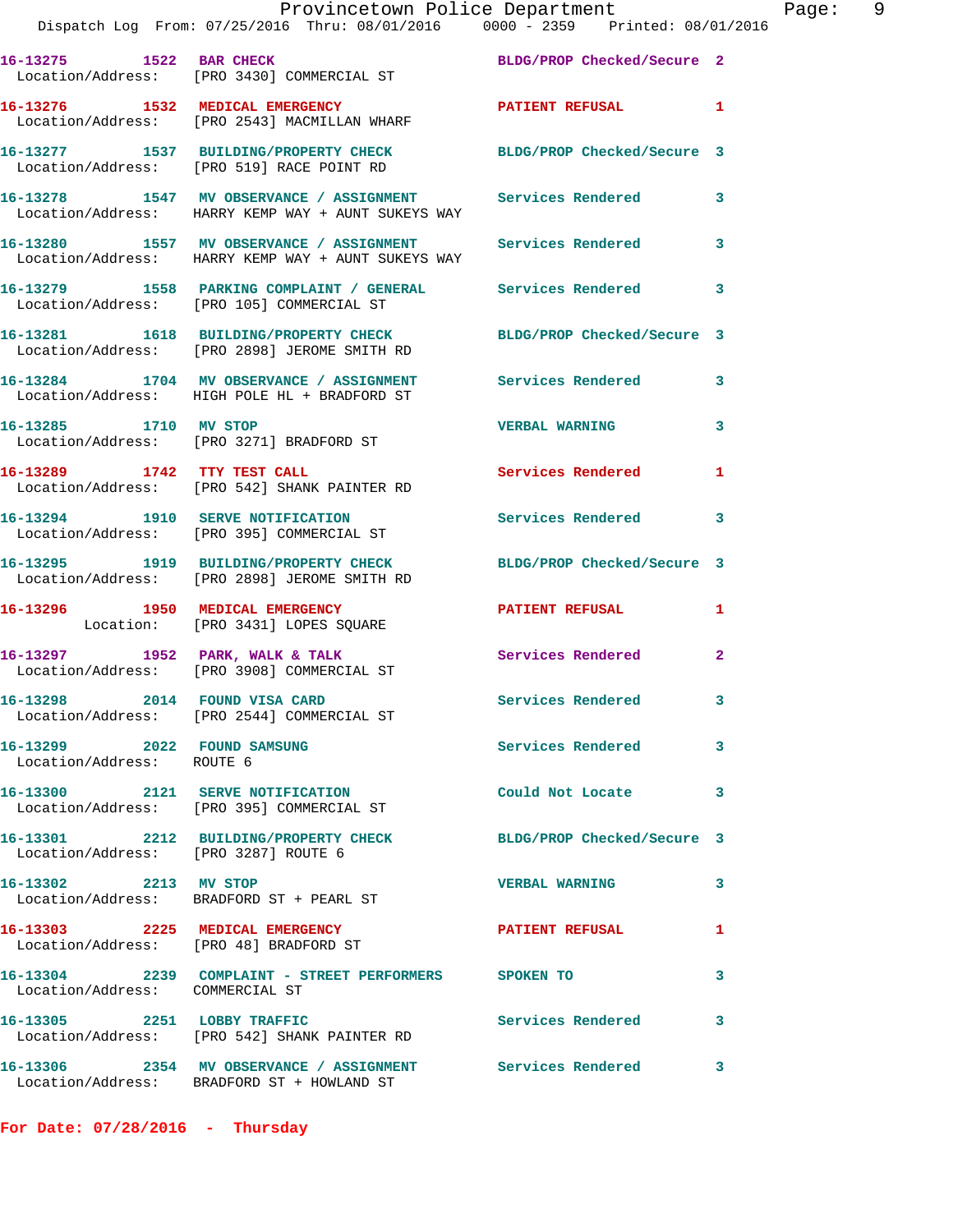| 16-13307 0001 MV STOP                                         | Location/Address: BRADFORD ST + ALLERTON ST                                                            | <b>VERBAL WARNING</b>      | 3              |
|---------------------------------------------------------------|--------------------------------------------------------------------------------------------------------|----------------------------|----------------|
| Location/Address: [PRO 2513] ROUTE 6                          |                                                                                                        |                            | 3              |
| 16-13309 0015 MV STOP                                         | Location/Address: [PRO 2548] HOWLAND ST                                                                | <b>VERBAL WARNING</b>      | 3              |
| 16-13310 0020 MV STOP                                         | Location/Address: [PRO 2521] ROUTE 6                                                                   | <b>VERBAL WARNING</b>      | 3              |
|                                                               | 16-13311 0035 BUILDING/PROPERTY CHECK<br>Location/Address: [PRO 1638] COMMERCIAL ST                    | BLDG/PROP Checked/Secure 3 |                |
| 16-13312 0038 MV STOP                                         | Location/Address: [PRO 1758] BRADFORD ST                                                               | <b>VERBAL WARNING</b>      | 3              |
| 16-13313 0040 MV STOP                                         | Location/Address: [PRO 3430] COMMERCIAL ST                                                             | <b>VERBAL WARNING</b>      | 3              |
|                                                               | 16-13314 0052 BUILDING/PROPERTY CHECK<br>Location/Address: [PRO 2539] RYDER ST EXT                     | BLDG/PROP Checked/Secure 3 |                |
|                                                               | 16-13315 0108 MV OBSERVANCE / ASSIGNMENT Services Rendered<br>Location: RT6 OUTBOUND BEFORE SNAIL RD   |                            | 3              |
| 16-13316 0112 FOUND BACKPACK                                  | Location/Address: [PRO 542] SHANK PAINTER RD                                                           | Services Rendered 3        |                |
|                                                               | 16-13317 0113 BUILDING/PROPERTY CHECK<br>Location/Address: [PRO 182] COMMERCIAL ST                     | BLDG/PROP Checked/Secure 3 |                |
| 16-13318 0114 MV STOP<br>Location/Address: [PRO 2513] ROUTE 6 |                                                                                                        | <b>VERBAL WARNING</b>      | 3              |
| 16-13320 0149 MV STOP<br>Location/Address: [PRO 2513] ROUTE 6 |                                                                                                        | <b>VERBAL WARNING</b>      | 3              |
|                                                               | 16-13321 0203 MV OBSERVANCE / ASSIGNMENT Services Rendered<br>Location/Address: BRADFORD ST + RYDER ST |                            | 3              |
|                                                               | 16-13322 0220 ASSIST CITIZEN<br>Location/Address: COMMERCIAL ST + CARVER ST                            | Taken/Referred to Other 3  |                |
| 16-13323 0255 FOUND WALLET                                    | Location/Address: [PRO 542] SHANK PAINTER RD                                                           | Services Rendered 3        |                |
| Location/Address: [PRO 16] BRADFORD ST                        | 16-13325 0514 BUILDING/PROPERTY CHECK                                                                  | BLDG/PROP Checked/Secure 3 |                |
| Location/Address: [PRO 3440] ROUTE 6                          | 16-13326 0554 MV OBSERVANCE / ASSIGNMENT VERBAL WARNING                                                |                            | 3              |
| 16-13327 0603 MV STOP<br>Location/Address: [PRO 521] ROUTE 6  |                                                                                                        | <b>Services Rendered</b>   | 3              |
| 16-13329 0652 HAZARDS<br>Location/Address: BANGS ST           |                                                                                                        | Removed Hazard             | $\overline{2}$ |
|                                                               | 16-13330 0653 ASSIST AGENCY / MUTUAL AID Services Rendered<br>Location: [TRU] TRURO FIRE DEPT          |                            | 3              |
|                                                               | 16-13331 0713 BUILDING/PROPERTY CHECK<br>Location/Address: [PRO 3317] CEMETERY RD                      | BLDG/PROP Checked/Secure 3 |                |
|                                                               | 16-13332 0713 BUILDING/PROPERTY CHECK<br>Location/Address: [PRO 3318] CEMETERY RD                      | BLDG/PROP Checked/Secure 3 |                |
|                                                               | 16-13333 0719 BUILDING/PROPERTY CHECK                                                                  | Services Rendered 3        |                |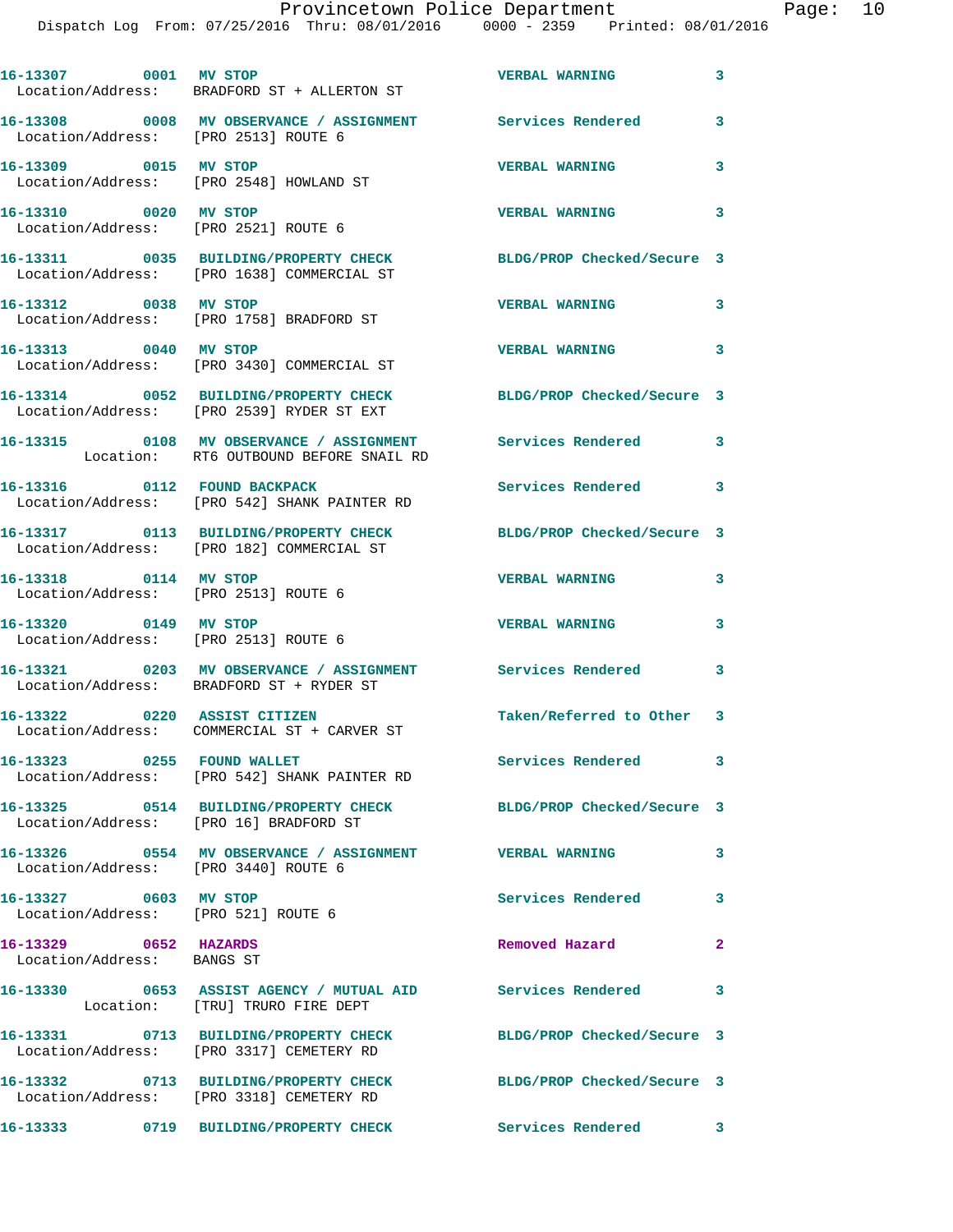|                                                         | Dispatch Log From: 07/25/2016 Thru: 08/01/2016 0000 - 2359 Printed: 08/01/2016                                     | Provincetown Police Department |                         | Page: 11 |  |
|---------------------------------------------------------|--------------------------------------------------------------------------------------------------------------------|--------------------------------|-------------------------|----------|--|
|                                                         | Location/Address: [PRO 3259] MACMILLAN WHARF                                                                       |                                |                         |          |  |
|                                                         | 16-13334 0723 PARK, WALK & TALK 3 Services Rendered 2<br>Location: [PRO 3431] LOPES SQUARE                         |                                |                         |          |  |
|                                                         | 16-13335 0751 MV OBSERVANCE / ASSIGNMENT Services Rendered 3<br>Location/Address: RACE POINT RD + SEASHORE PARK DR |                                |                         |          |  |
|                                                         | 16-13336 0844 BUILDING/PROPERTY CHECK BLDG/PROP Checked/Secure 3<br>Location/Address: [PRO 2500] COMMERCIAL ST     |                                |                         |          |  |
|                                                         | 16-13337 0845 PARK, WALK & TALK Services Rendered 2<br>Location/Address: [PRO 285] COMMERCIAL ST                   |                                |                         |          |  |
|                                                         | 16-13338 0926 DRONE<br>Location/Address: [PRO 105] COMMERCIAL ST                                                   | Services Rendered 3            |                         |          |  |
|                                                         | 16-13339 0929 ASSIST AGENCY / MUTUAL AID Services Rendered<br>Location/Address: [TRU] ROUTE 6                      |                                | $\overline{\mathbf{3}}$ |          |  |
|                                                         | 16-13340 1003 MEDICAL EMERGENCY<br>Location/Address: [PRO 542] SHANK PAINTER RD                                    | Transported to Hospital 1      |                         |          |  |
| Location/Address: [PRO 2521] ROUTE 6                    | 16-13341 1015 MV OBSERVANCE / ASSIGNMENT Services Rendered 3                                                       |                                |                         |          |  |
|                                                         | 16-13342 1016 MEDICAL EMERGENCY<br>Location/Address: [PRO 1402] NELSON AVE                                         | Services Rendered              | $\mathbf{1}$            |          |  |
|                                                         | 16-13343 1032 LOST PRESCRIPTION GLASSES Services Rendered 3<br>Location/Address: [PRO 542] SHANK PAINTER RD        |                                |                         |          |  |
|                                                         | 16-13344 1036 PARK, WALK & TALK Services Rendered<br>Location/Address: [PRO 537] SHANK PAINTER RD                  |                                | $\mathbf{2}$            |          |  |
|                                                         | 16-13345 1048 VERBAL SPEED<br>Location/Address: [PRO 2513] ROUTE 6                                                 | <b>VERBAL WARNING</b>          | $\mathbf{3}$            |          |  |
|                                                         | 16-13346 1113 BIRD OUT OF NEST<br>Location/Address: [PRO 564] BAYBERRY AVE                                         | Services Rendered              | $\mathbf{2}$            |          |  |
|                                                         | 16-13347 1126 BUILDING/PROPERTY CHECK Services Rendered 3<br>Location/Address: [PRO 2499] RACE POINT RD            |                                |                         |          |  |
|                                                         | 16-13348 1137 BUILDING/PROPERTY CHECK Services Rendered<br>Location/Address: [PRO 2490] PROVINCELANDS RD           |                                | 3                       |          |  |
|                                                         | 16-13349 1146 PROPERTY DAMAGE<br>Location/Address: [PRO 1953] COMMERCIAL ST                                        | Services Rendered              | $\mathbf{3}$            |          |  |
|                                                         | 16-13350 1155 MV OBSERVANCE / ASSIGNMENT Services Rendered<br>Location/Address: HARRY KEMP WAY + AUNT SUKEYS WAY   |                                | $\mathbf{3}$            |          |  |
| 16-13351 1222 MV PLATES STOLEN                          | Location/Address: [PRO 87] CENTER ST                                                                               | Unfounded                      | $\mathbf{2}$            |          |  |
|                                                         | 16-13352 1242 LEG WOUND/RESCUE<br>Location/Address: [PRO 2990] COMMERCIAL ST                                       | Transported to Hospital 1      |                         |          |  |
| 16-13353 1255 THREATS                                   | Location/Address: [PRO 2542] COMMERCIAL ST                                                                         | Services Rendered 2            |                         |          |  |
|                                                         | 16-13354 1308 CHEST PAINS<br>Location/Address: [PRO 2577] BRADFORD ST                                              | <b>PATIENT REFUSAL</b>         | $\mathbf{1}$            |          |  |
| 16-13355 1347 WIRES DOWN<br>Location/Address: CONANT ST |                                                                                                                    | Services Rendered 2            |                         |          |  |
|                                                         | 16-13356 1404 TRESPASS COMPLAINT<br>Location/Address: [PRO 542] SHANK PAINTER RD                                   | Could Not Locate               | $\mathbf{2}$            |          |  |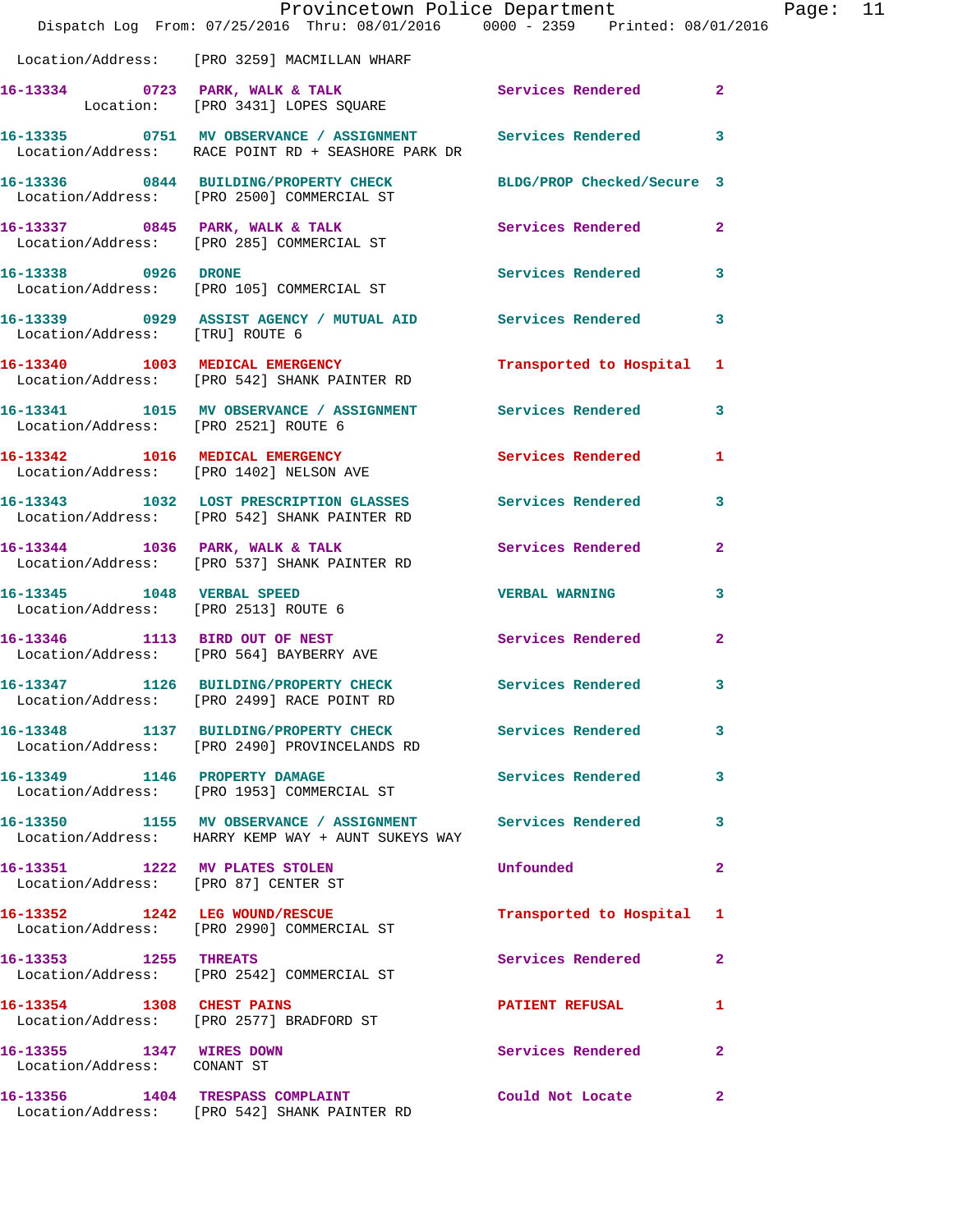|                                | Provincetown Police Department<br>Dispatch Log From: 07/25/2016 Thru: 08/01/2016 0000 - 2359 Printed: 08/01/2016   |                          |              | Page: 12 |  |
|--------------------------------|--------------------------------------------------------------------------------------------------------------------|--------------------------|--------------|----------|--|
|                                | 16-13357 1420 LOST DOG Services Rendered 2<br>Location/Address: [PRO 1511] BRADFORD ST                             |                          |              |          |  |
|                                | 16-13358 1422 WIRES DOWN<br>Location/Address: FRITZ'S WAY + BROWNE ST                                              | Services Rendered 2      |              |          |  |
|                                | 16-13359 1435 PLANTERS STOLEN Services Rendered 2<br>Location/Address: [PRO 1176] TREMONT ST                       |                          |              |          |  |
|                                | 16-13360 1516 LICENSE/PASS STOLEN Services Rendered 2<br>Location/Address: WINSLOW ST + BRADFORD ST                |                          |              |          |  |
|                                | 16-13361 1524 BUILDING/PROPERTY CHECK BLDG/PROP Checked/Secure 3<br>Location/Address: [PRO 3430] COMMERCIAL ST     |                          |              |          |  |
|                                | 16-13362 1550 PARK, WALK & TALK 1999 Services Rendered 2<br>Location/Address: [PRO 105] COMMERCIAL ST              |                          |              |          |  |
|                                | 16-13364 1615 COMPLAINT - STREET PERFORMERS Services Rendered 3<br>Location/Address: [PRO 1261] COMMERCIAL ST      |                          |              |          |  |
|                                | 16-13365 1649 MV OBSERVANCE / ASSIGNMENT Services Rendered 3<br>Location/Address: HARRY KEMP WAY + AUNT SUKEYS WAY |                          |              |          |  |
| Location/Address: RYDER ST EXT | 16-13366 1651 BOAT RACE                                                                                            | Services Rendered 2      |              |          |  |
|                                | 16-13367 1707 VERBAL MISSING DECAL TERRAL WARNING<br>Location/Address: STANDISH ST + BRADFORD ST                   |                          | 3            |          |  |
|                                | 16-13368 1908 MV ACCIDENT<br>Location/Address: [PRO 526] RYDER ST EXT                                              | Services Rendered 1      |              |          |  |
|                                | 16-13369 1910 BAR CHECK<br>Location/Address: [PRO 3837] COMMERCIAL ST                                              | Services Rendered        | $\mathbf{2}$ |          |  |
|                                | 16-13372 2005 SERVE TRESPASS ORDER<br>Location/Address: [PRO 411] CONWELL ST                                       | Could Not Locate 2       |              |          |  |
|                                | 16-13373 2019 BIKE ACCIDENT<br>Location/Address: BANGS ST + BRADFORD ST                                            | PATIENT REFUSAL          | $\mathbf{2}$ |          |  |
| 16-13374 2037 209A VIOLATION   | Location/Address: [PRO 2598] BRADFORD ST EXT                                                                       | Services Rendered        | 3            |          |  |
|                                | 16-13375 2043 ABANDONED 911 CALL<br>Location/Address: [PRO 357] COMMERCIAL ST                                      | Services Rendered 1      |              |          |  |
|                                | 16-13376 2106 FOUND VISA DEBITCARD<br>Location: [PRO 3431] LOPES SQUARE                                            | <b>Services Rendered</b> | 3            |          |  |
|                                | 16-13377 2121 PARK, WALK & TALK<br>Location/Address: [PRO 165] COMMERCIAL ST                                       | Services Rendered        | $\mathbf{2}$ |          |  |
|                                | 16-13378 2219 COMPLAINT<br>Location/Address: [PRO 3148] COMMERCIAL ST                                              | Services Rendered        | 3            |          |  |
|                                | 16-13379 2225 RECORDS REQUEST<br>Location/Address: [PRO 542] SHANK PAINTER RD                                      | SPOKEN TO                | 3            |          |  |
|                                | 16-13380 2237 BUILDING/PROPERTY CHECK BLDG/PROP Checked/Secure 3<br>Location/Address: [PRO 2500] COMMERCIAL ST     |                          |              |          |  |
| 16-13381 2242 HEAD GASH        | Location/Address: [PRO 526] RYDER ST EXT                                                                           | Services Rendered 1      |              |          |  |
|                                | 16-13382 2330 LOBBY TRAFFIC<br>Location/Address: [PRO 542] SHANK PAINTER RD                                        | Services Rendered 3      |              | 33       |  |

**For Date: 07/29/2016 - Friday**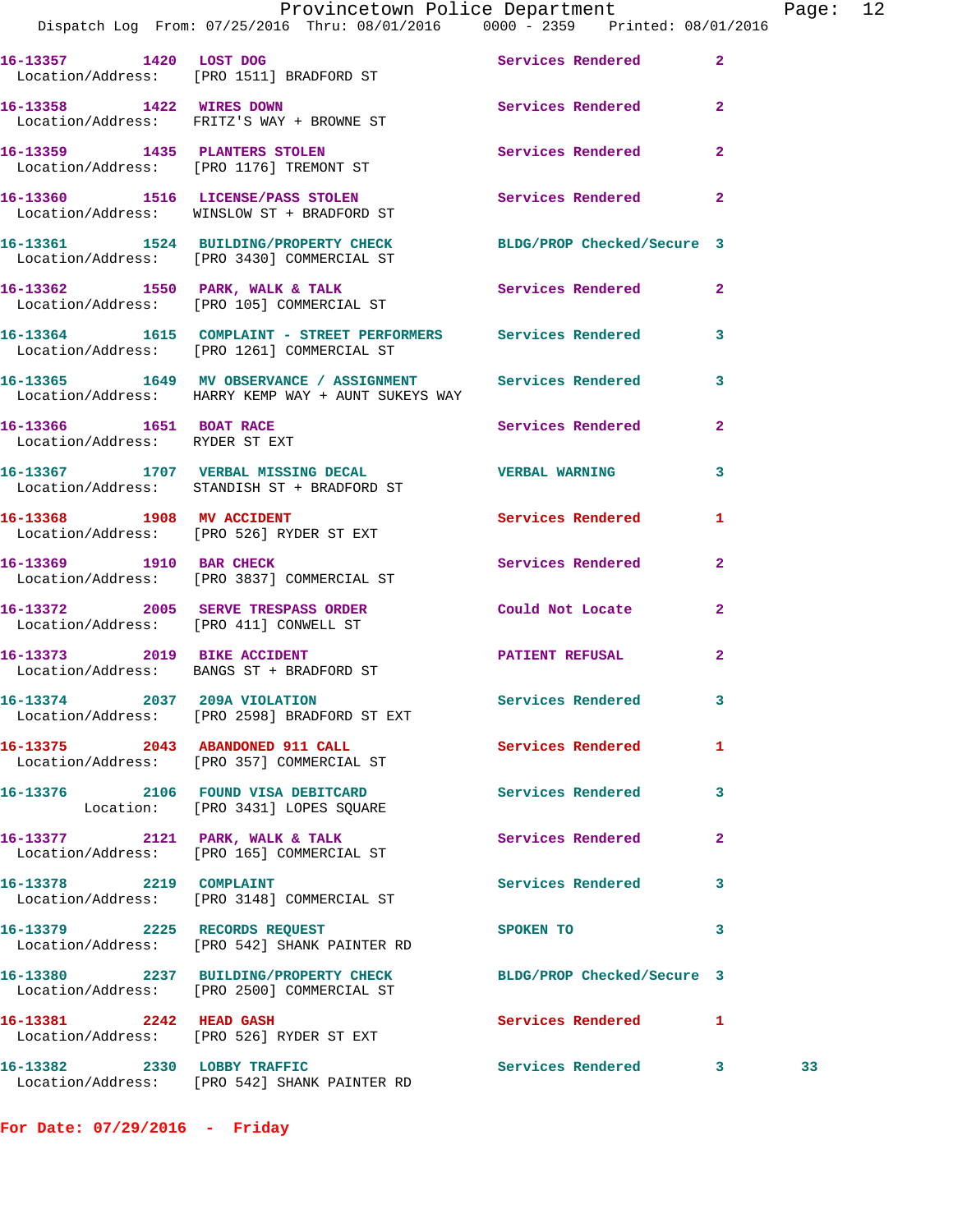|                                      | 16-13383 0011 ESCORT/TRANSPORT<br>Location/Address: [PRO 542] SHANK PAINTER RD            | Services Rendered          | $\mathbf{3}$ |
|--------------------------------------|-------------------------------------------------------------------------------------------|----------------------------|--------------|
|                                      | 16-13384 0030 BY-LAW VIOLATION<br>Location/Address: [PRO 385] COMMERCIAL ST               | Services Rendered          | $\mathbf{2}$ |
| Location/Address: ROUTE 6 + SNAIL RD | 16-13385 0058 MV OBSERVANCE / ASSIGNMENT Services Rendered                                |                            | 3            |
|                                      | 16-13387 0135 MV OBSERVANCE / ASSIGNMENT<br>Location/Address: CONWELL ST + ROUTE 6        | No Action Required         | 3            |
|                                      | 16-13388 0154 BUILDING/PROPERTY CHECK<br>Location/Address: [PRO 447] JEROME SMITH RD      | BLDG/PROP Checked/Secure 3 |              |
|                                      | 16-13389 0201 ALARM - FIRE<br>Location/Address: [PRO 106] COMMERCIAL ST                   | False Alarm                | 1            |
| 16-13390 0212 MV STOP                | Location/Address: [PRO 105] COMMERCIAL ST                                                 | <b>VERBAL WARNING</b>      | 3            |
|                                      | 16-13391 0539 ELECTRICAL FIRE<br>Location/Address: [PRO 966] KIMBERLY LN                  | Extinguished               | 1            |
|                                      | 16-13393 0738 BUILDING/PROPERTY CHECK<br>Location/Address: [PRO 2490] PROVINCELANDS RD    | Services Rendered 3        |              |
|                                      | 16-13394 0759 BUILDING/PROPERTY CHECK<br>Location/Address: [PRO 2500] COMMERCIAL ST       | BLDG/PROP Checked/Secure 3 |              |
|                                      | 16-13395 0822 ANIMAL CALL/PET PANTRY<br>Location/Address: [PRO 3296] SHANK PAINTER RD     | Services Rendered          | $\mathbf{2}$ |
|                                      | 16-13396 0843 BUILDING/PROPERTY CHECK<br>Location/Address: [PRO 3430] COMMERCIAL ST       | Services Rendered          | 3            |
|                                      | 16-13397 0855 BUILDING/PROPERTY CHECK<br>Location/Address: [PRO 2483] COMMERCIAL ST       | Services Rendered          | 3            |
|                                      | 16-13398 0900 PARKING COMPLAINT / GENERAL<br>Location/Address: COMMERCIAL ST + FREEMAN ST | <b>Services Rendered</b> 3 |              |
|                                      | 16-13399 0921 BUILDING/PROPERTY CHECK<br>Location/Address: [PRO 3317] CEMETERY RD         | BLDG/PROP Checked/Secure 3 |              |
|                                      | 16-13400 0922 BUILDING/PROPERTY CHECK<br>Location/Address: [PRO 3318] CEMETERY RD         | BLDG/PROP Checked/Secure 3 |              |
| Location/Address: [PRO 3287] ROUTE 6 | 16-13402 1032 BUILDING/PROPERTY CHECK BLDG/PROP Checked/Secure 3                          |                            |              |
|                                      | 16-13403 1056 PARK, WALK & TALK<br>Location: [PRO 3431] LOPES SQUARE                      | Services Rendered          | $\mathbf{2}$ |
| 16-13404 1100 ANIMAL CALL            | Location/Address: [PRO 30] BRADFORD ST                                                    | Services Rendered          | $\mathbf{2}$ |
| Location/Address: BRADFORD ST        | 16-13405 1110 PARKING COMPLAINT / GENERAL GONE ON ARRIVAL                                 |                            | 3            |
| 16-13406 1135 SHOPLIFTING            | Location/Address: [PRO 230] COMMERCIAL ST                                                 | SPOKEN TO                  | 3            |
|                                      | 16-13407 1140 SERVE RESTRAINING ORDER<br>Location/Address: [PRO 2830] WINSTON CT          | <b>GONE ON ARRIVAL</b>     | $\mathbf{2}$ |
|                                      | 16-13408 1145 MEDICAL EMERGENCY/DIZZY<br>Location/Address: [PRO 2543] MACMILLAN WHARF     | Transported to Hospital 1  |              |
|                                      | 16-13409 1148 MEDICAL EMERGENCY/SICK                                                      | Transported to Hospital 1  |              |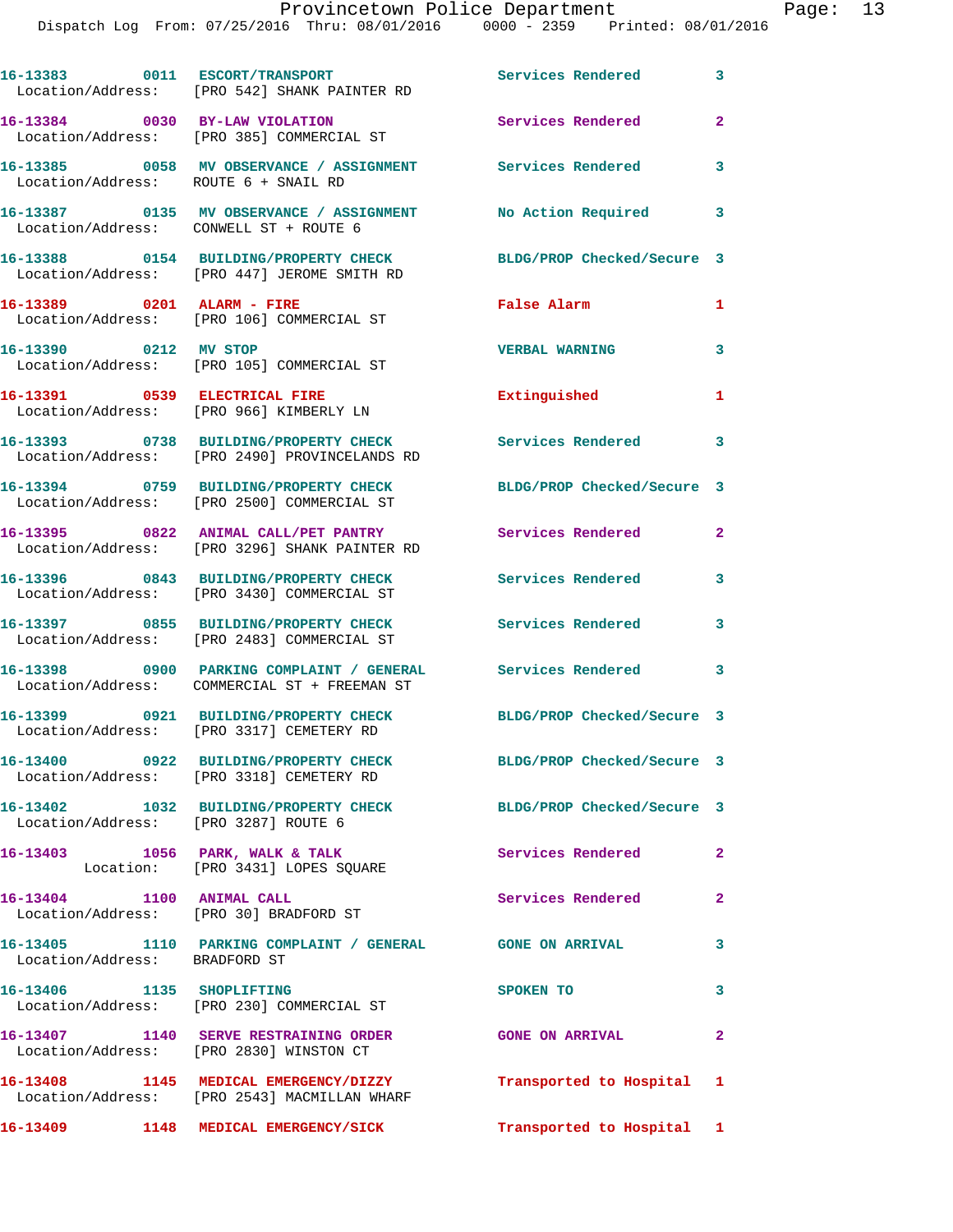|                                      | Provincetown Police Department<br>Dispatch Log From: 07/25/2016 Thru: 08/01/2016 0000 - 2359 Printed: 08/01/2016 |                            |              | Page: 14 |
|--------------------------------------|------------------------------------------------------------------------------------------------------------------|----------------------------|--------------|----------|
|                                      | Location/Address: [PRO 371] COMMERCIAL ST                                                                        |                            |              |          |
|                                      | 16-13410 1229 MV ACCIDENT<br>Location/Address: [PRO 3166] SHANK PAINTER RD                                       | Services Rendered 1        |              |          |
|                                      | 16-13412 1312 PARKING COMPLAINT / GENERAL Services Rendered 3<br>Location/Address: CUDWORTH ST                   |                            |              |          |
|                                      | 16-13413 1326 SERVICE CALL<br>Location/Address: [PRO 3317] CEMETERY RD                                           | Services Rendered 3        |              |          |
|                                      | 16-13416   1423   ANIMAL CALL<br>Location/Address: [PRO 3458] COMMERCIAL ST                                      | Services Rendered          | $\mathbf{2}$ |          |
|                                      | 16-13417 1425 PARADE<br>Location/Address: [PRO 2577] BRADFORD ST                                                 | Services Rendered 2        |              |          |
|                                      | 16-13418   1432 RENTAL SCAM<br>Location/Address: [PRO 857] COMMERCIAL ST                                         | Investigated               | $\mathbf{2}$ |          |
|                                      | 16-13419 1434 BUILDING/PROPERTY CHECK BLDG/PROP Checked/Secure 3<br>Location/Address: [PRO 2500] COMMERCIAL ST   |                            |              |          |
| Location/Address: AUNT SUKEYS WAY    | 16-13420 1520 PARKING COMPLAINT / GENERAL Citation/Warning Issued 3                                              |                            |              |          |
|                                      | 16-13421 1520 DOG IN MV<br>Location/Address: [PRO 75] CAPTAIN BERTIES WAY                                        | Citation/Warning Issued 2  |              |          |
|                                      | 16-13422 1534 TRIP AND FALL<br>Location/Address: GOSNOLD ST + COMMERCIAL ST                                      | <b>GONE ON ARRIVAL</b>     | $\mathbf{1}$ |          |
|                                      | 16-13423 1616 RESCUE CALL/EVALUATION Services Rendered 1<br>Location/Address: [PRO 661] STANDISH ST              |                            |              |          |
|                                      | 16-13424 1655 TRIP AND FALL/RESCUE 16-13424 2 PATIENT REFUSAL<br>Location/Address: [PRO 2989] COMMERCIAL ST      |                            | $\mathbf{1}$ |          |
|                                      | 16-13426 1701 LARCENY OF UMBRELLA<br>Location/Address: [PRO 1300] BRADFORD ST EXT                                | Investigated               | $\mathbf{2}$ |          |
|                                      | 16-13425 1704 MV OBSERVANCE / ASSIGNMENT Services Rendered<br>Location/Address: HARRY KEMP WAY + AUNT SUKEYS WAY |                            | 3            |          |
| 16-13427 1713 LOST KEYS              | Location/Address: [PRO 3259] MACMILLAN WHARF                                                                     | Services Rendered          | 3            |          |
|                                      | 16-13429 1811 PUBLIC EXPOSURE<br>Location/Address: [PRO 2490] PROVINCELANDS RD                                   | Taken/Referred to Other 3  |              |          |
|                                      | 16-13430 1820 PARK, WALK & TALK<br>Location/Address: [PRO 105] COMMERCIAL ST                                     | <b>Services Rendered</b> 2 |              |          |
|                                      | 16-13431 1918 FAULTY SMOKE DETECTOR<br>Location/Address: [PRO 331] COMMERCIAL ST                                 | <b>Services Rendered</b>   | 1            |          |
|                                      | 16-13432 1921 BUILDING/PROPERTY CHECK BLDG/PROP Checked/Secure 3<br>Location/Address: [PRO 519] RACE POINT RD    |                            |              |          |
|                                      | 16-13433 2005 SERVE TRESPASS ORDER Could Not Locate<br>Location/Address: [PRO 3283] COMMERCIAL ST                |                            | $\mathbf{2}$ |          |
|                                      | 16-13434 2114 PARK, WALK & TALK Services Rendered 2<br>Location/Address: [PRO 105] COMMERCIAL ST                 |                            |              |          |
|                                      | 16-13435 2122 MV OBSERVANCE / ASSIGNMENT Services Rendered 3<br>Location/Address: [PRO 2513] ROUTE 6             |                            |              |          |
| Location/Address: [PRO 2521] ROUTE 6 | 16-13436  2126  VERBAL BRAKE LIGHT/NO LICENSE  VERBAL WARNING                                                    |                            | 3            |          |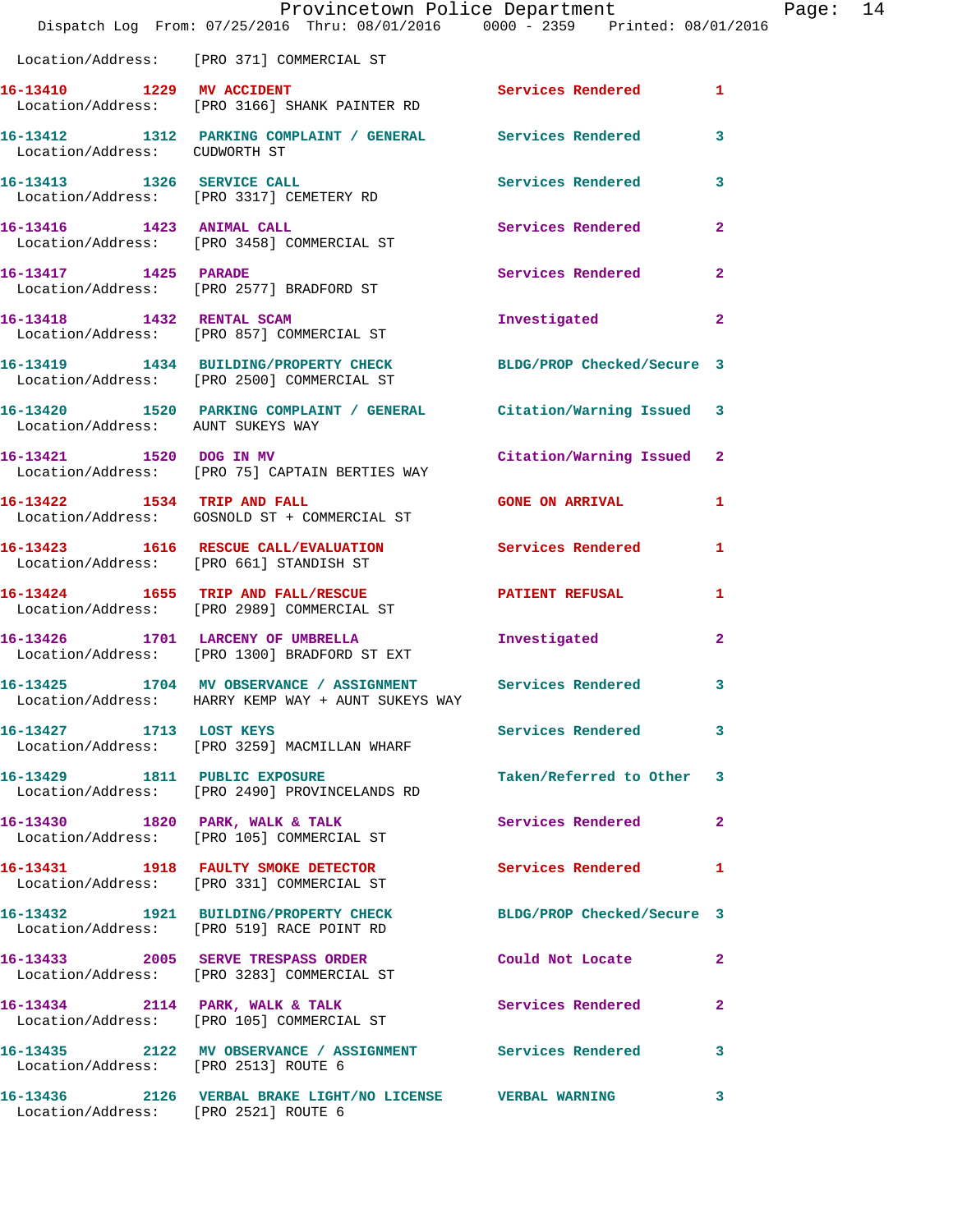|                                                                   | Provincetown Police Department The Page: 15<br>Dispatch Log From: 07/25/2016 Thru: 08/01/2016   0000 - 2359   Printed: 08/01/2016 |                            |              |  |
|-------------------------------------------------------------------|-----------------------------------------------------------------------------------------------------------------------------------|----------------------------|--------------|--|
|                                                                   | 16-13437 2155 SEWAGE SMELL<br>Location/Address: [PRO 1714] COMMERCIAL ST                                                          | <b>Unfounded</b>           | 3            |  |
|                                                                   | 16-13438 2158 SERVICE CALL<br>Location/Address: [PRO 1892] SHANK PAINTER RD                                                       | Services Rendered 3        |              |  |
|                                                                   |                                                                                                                                   | Services Rendered          | 3            |  |
|                                                                   |                                                                                                                                   | <b>GONE ON ARRIVAL</b>     | 1            |  |
|                                                                   |                                                                                                                                   |                            | 3            |  |
| Location/Address: COMMERCIAL ST                                   | 16-13452 2321 TRESPASS ORDER SERVED Services Rendered                                                                             |                            | 3            |  |
|                                                                   | 16-13442 2324 MISSING PERSON/RETURNED FOLLOW UP<br>Location/Address: [PRO 1088] PROVINCE RD                                       |                            | 1            |  |
|                                                                   | 16-13443 2328 BUILDING/PROPERTY CHECK BLDG/PROP Checked/Secure 3<br>Location/Address: [PRO 3259] MACMILLAN WHARF                  |                            |              |  |
| For Date: $07/30/2016$ - Saturday                                 |                                                                                                                                   |                            |              |  |
|                                                                   | 16-13444 0007 LOBBY TRAFFIC<br>Location/Address: [PRO 542] SHANK PAINTER RD                                                       | <b>Services Rendered</b>   | 3            |  |
|                                                                   | 16-13445 0013 MV STOP<br>Location/Address: [PRO 399] COMMERCIAL ST                                                                | Citation/Warning Issued 3  |              |  |
|                                                                   | 16-13446 0023 MV STOP<br>Location/Address: [PRO 3614] COMMERCIAL ST                                                               | <b>VERBAL WARNING</b>      | 3            |  |
| 16-13447 0043 COMPLAINT                                           | Location/Address: [PRO 253] COMMERCIAL ST                                                                                         | Services Rendered 3        |              |  |
| Location/Address: [PRO 57] BRADFORD ST                            | 16-13448 0049 MEDICAL EMERGENCY                                                                                                   | PATIENT REFUSAL            | 1            |  |
| 16-13449 0102 MV DISABLED<br>Location/Address: [PRO 2521] ROUTE 6 |                                                                                                                                   | Services Rendered 2        |              |  |
|                                                                   | Location/Address: [PRO 1650] BRADFORD ST EXT                                                                                      |                            |              |  |
|                                                                   | 16-13454 0310 BUILDING/PROPERTY CHECK<br>Location/Address: [PRO 440] HARRY KEMP WAY                                               | BLDG/PROP Checked/Secure 3 |              |  |
|                                                                   | 16-13455 0340 BUILDING/PROPERTY CHECK BLDG/PROP Checked/Secure 3<br>Location/Address: [PRO 444] HIGH POLE HILL                    |                            |              |  |
| Location/Address: [PRO 16] BRADFORD ST                            | 16-13458 0613 BUILDING/PROPERTY CHECK BLDG/PROP Checked/Secure 3                                                                  |                            |              |  |
|                                                                   | 16-13459 0730 CHECK PET BIN<br>Location/Address: [PRO 3296] SHANK PAINTER RD                                                      | Services Rendered          | 2            |  |
|                                                                   | 16-13460 0800 PARK, WALK & TALK<br>Location/Address: [PRO 3121] COMMERCIAL ST                                                     | Services Rendered          | $\mathbf{2}$ |  |
|                                                                   | 16-13461 0830 PARKING COMPLAINT<br>Location/Address: PLEASANT ST + BROWNE ST                                                      | <b>Vehicle Towed</b>       | 3            |  |
|                                                                   | 16-13463 0831 BUILDING/PROPERTY CHECK Services Rendered<br>Location/Address: [PRO 2483] COMMERCIAL ST                             |                            | 3            |  |
|                                                                   | 16-13462 0838 BUILDING/PROPERTY CHECK Services Rendered<br>Location/Address: [PRO 3430] COMMERCIAL ST                             |                            | 3            |  |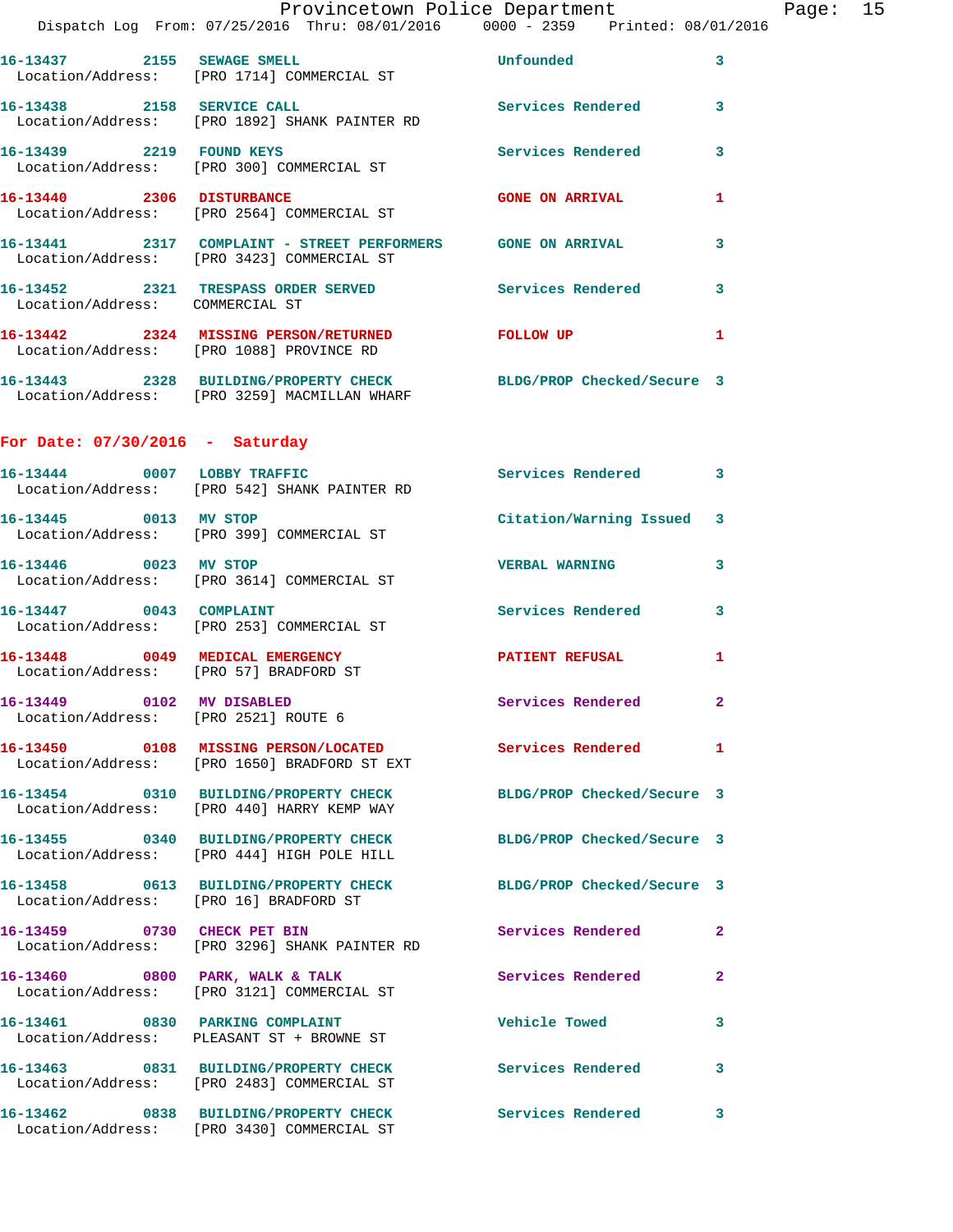|                                                                                                    | 16-13464 0908 BUILDING/PROPERTY CHECK<br>Location/Address: [PRO 3317] CEMETERY RD                                | BLDG/PROP Checked/Secure 3 |                |
|----------------------------------------------------------------------------------------------------|------------------------------------------------------------------------------------------------------------------|----------------------------|----------------|
|                                                                                                    | 16-13465 0908 BUILDING/PROPERTY CHECK<br>Location/Address: [PRO 3318] CEMETERY RD                                | BLDG/PROP Checked/Secure 3 |                |
| 16-13466 0926 FOUND NECKLACE                                                                       | Location/Address: [PRO 2490] PROVINCELANDS RD                                                                    | Services Rendered 3        |                |
|                                                                                                    | 16-13467 0944 PARKING COMPLAINT<br>Location/Address: [PRO 2404] COMMERCIAL ST                                    | SPOKEN TO                  | 3              |
|                                                                                                    | 16-13469 1007 BUILDING/PROPERTY CHECK<br>Location/Address: [PRO 2500] COMMERCIAL ST                              | BLDG/PROP Checked/Secure 3 |                |
| Location/Address: [PRO 2521] ROUTE 6                                                               | 16-13470 1008 MV OBSERVANCE / ASSIGNMENT                                                                         | No Action Required         | 3              |
| Location/Address: [PRO 3287] ROUTE 6                                                               | 16-13471    1024 BUILDING/PROPERTY CHECK                                                                         | BLDG/PROP Checked/Secure 3 |                |
| 16-13472 1024 ANIMAL CALL                                                                          | Location/Address: [PRO 596] COMMERCIAL ST                                                                        | SPOKEN TO                  | $\mathbf{2}$   |
| 16-13473 1024 BIKE VS M/V<br>Location/Address: [PRO 606] CONWELL ST<br>Refer To Accident: 16-37-AC |                                                                                                                  | Services Rendered          | $\mathbf{2}$   |
| 16-13474 1141 FOUND BEACH BAG                                                                      | Location/Address: [PRO 526] RYDER ST EXT                                                                         | Services Rendered 3        |                |
| 16-13475 1211 ANIMAL CALL<br>Location/Address: SHANK PAINTER RD                                    |                                                                                                                  | Services Rendered          | $\mathbf{2}$   |
|                                                                                                    | 16-13476 1218 MV DISABLED/LOCKOUT<br>Location/Address: [PRO 564] BAYBERRY AVE                                    | Services Rendered          | $\overline{2}$ |
|                                                                                                    | 16-13477 1226 BUILDING/PROPERTY CHECK<br>Location/Address: [PRO 2206] COMMERCIAL ST                              | Services Rendered          | 3              |
| 16-13478 1245 FIREARMS-AMMO                                                                        | Location/Address: [PRO 542] SHANK PAINTER RD                                                                     | Services Rendered          | $\mathbf{2}$   |
| 16-13479 1303 LOST WALLET                                                                          | Location/Address: [PRO 3004] BRADFORD ST                                                                         | Services Rendered          | 3              |
| 16-13482 1416 LOST KEYS                                                                            | Location/Address: [PRO 208] COMMERCIAL ST                                                                        | SPOKEN TO                  | 3              |
| 16-13481 1419 FOLLOW UP<br>Location/Address: [PRO 1592] PEARL ST                                   |                                                                                                                  | SPOKEN TO                  | $\overline{2}$ |
|                                                                                                    | 16-13483 1433 MEDICAL EMERGENCY<br>Location/Address: [PRO 1830] BRADFORD ST                                      | <b>Services Rendered</b>   | 1              |
|                                                                                                    | 16-13484 1516 BUILDING/PROPERTY CHECK<br>Location/Address: [PRO 2977] COMMERCIAL ST                              | <b>Services Rendered</b>   | 3              |
| 16-13485 1518 SERVICE CALL                                                                         | Location/Address: [PRO 395] COMMERCIAL ST                                                                        | Services Rendered          | $\mathbf{3}$   |
|                                                                                                    | 16-13486 1538 BUILDING/PROPERTY CHECK<br>Location/Address: [PRO 1778] SHANK PAINTER RD                           | BLDG/PROP Checked/Secure 3 |                |
|                                                                                                    | 16-13488 1546 MV OBSERVANCE / ASSIGNMENT Services Rendered<br>Location/Address: HARRY KEMP WAY + AUNT SUKEYS WAY |                            | 3              |
| 16-13487                                                                                           | 1547 MV OBSERVANCE / ASSIGNMENT Services Rendered                                                                |                            | 3              |

Location/Address: HARRY KEMP WAY + AUNT SUKEYS WAY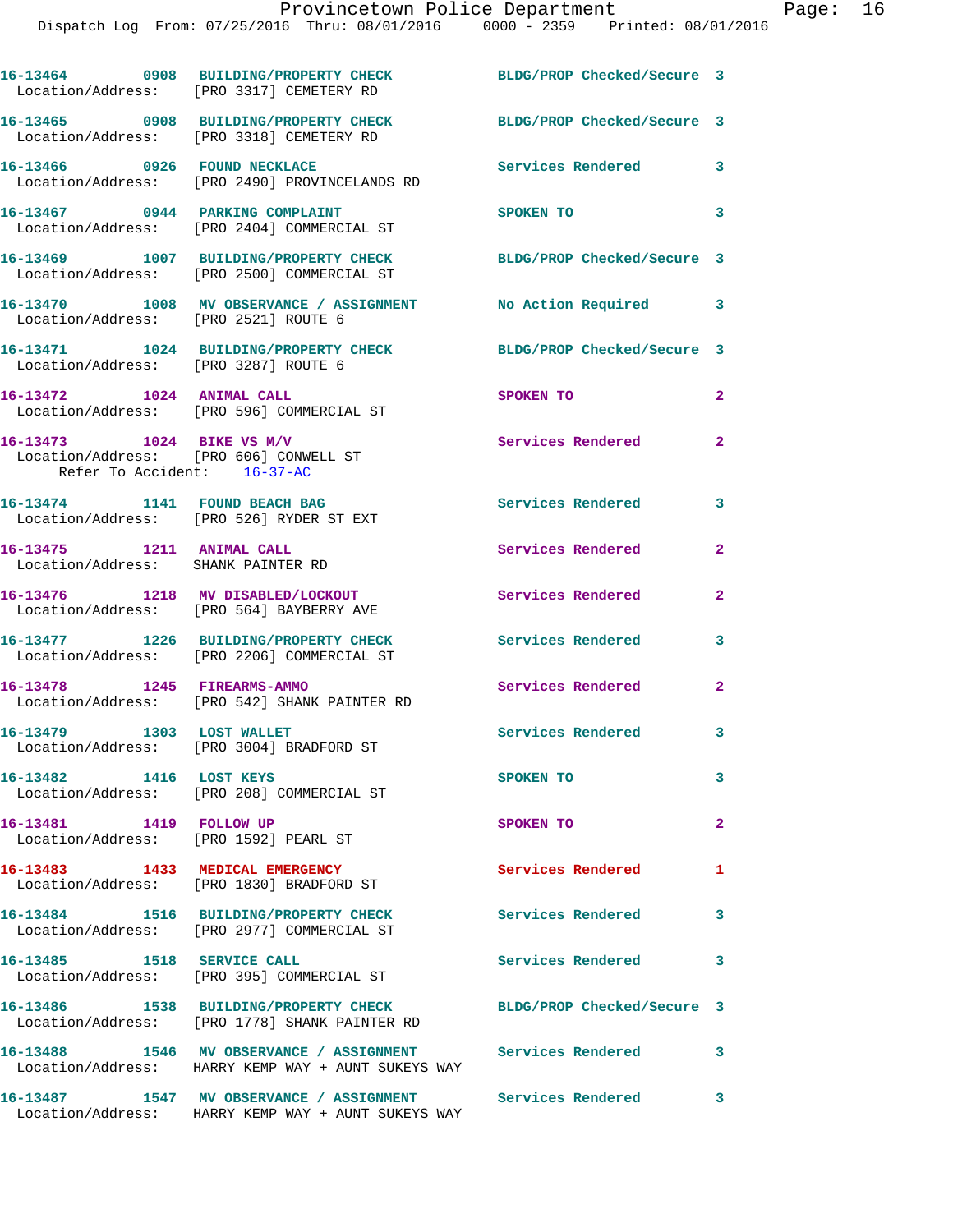|                                                           | Provincetown Police Department<br>Dispatch Log From: 07/25/2016 Thru: 08/01/2016 0000 - 2359 Printed: 08/01/2016        |                            |              | Page: 17 |  |
|-----------------------------------------------------------|-------------------------------------------------------------------------------------------------------------------------|----------------------------|--------------|----------|--|
|                                                           | 16-13489 1552 MV STOP<br>Location/Address: [PRO 411] CONWELL ST                                                         | <b>VERBAL WARNING</b> 3    |              |          |  |
|                                                           | 16-13490 1553 MEDICAL EMERGENCY/NAUSEOUS Transported to Hospital 1<br>Location/Address: [PRO 1493] UPPER MILLER HILL RD |                            |              |          |  |
| 16-13491 1605 MV STOP<br>Location/Address: HARRY KEMP WAY |                                                                                                                         | VERBAL WARNING             | 3            |          |  |
|                                                           | 16-13492 1609 MV OBSERVANCE / ASSIGNMENT Services Rendered 3<br>Location: ROUTE 6 OUTBOUND BEFORE SNAIL                 |                            |              |          |  |
|                                                           | 16-13493 1612 MV STOP<br>Location/Address: [PRO 3430] COMMERCIAL ST                                                     | <b>VERBAL WARNING</b>      | $\mathbf{3}$ |          |  |
| Location/Address: [PRO 3440] ROUTE 6                      | 16-13494 1622 MV OBSERVANCE / ASSIGNMENT Services Rendered 3                                                            |                            |              |          |  |
| 16-13495 1630 MV STOP                                     | Location/Address: [PRO 2479] ROUTE 6                                                                                    | Services Rendered 3        |              |          |  |
|                                                           | 16-13496 1630 MEDICAL EMERGENCY DOT Transported to Hospital 1<br>Location/Address: [PRO 440] HARRY KEMP WAY             |                            |              |          |  |
|                                                           | 16-13497 1642 MV ACCIDENT<br>Location/Address: SHANK PAINTER RD + ROUTE 6                                               | Services Rendered 1        |              |          |  |
| Location/Address: HARRY KEMP WAY                          | 16-13498 1650 MV OBSERVANCE / ASSIGNMENT Services Rendered 3                                                            |                            |              |          |  |
| 16-13499 1712 MV STOP                                     | Location/Address: [PRO 2513] ROUTE 6                                                                                    | VERBAL WARNING 3           |              |          |  |
|                                                           | 16-13500 1713 PARK, WALK & TALK Services Rendered Location/Address: [PRO 105] COMMERCIAL ST                             |                            | $\mathbf{2}$ |          |  |
|                                                           | 16-13501 1734 BUILDING/PROPERTY CHECK Services Rendered 3<br>Location/Address: [PRO 525] COMMERCIAL ST                  |                            |              |          |  |
|                                                           | 16-13502 1737 TRESPASS PAPERWORK<br>Location/Address: [PRO 724] BRADFORD ST                                             | Could Not Locate 2         |              |          |  |
|                                                           | 16-13503 1737 BAR CHECK<br>Location/Address: [PRO 3430] COMMERCIAL ST                                                   | <b>Services Rendered</b>   |              |          |  |
|                                                           | 16-13504 1743 ASSIST CITIZEN<br>Location/Address: [PRO 1289] BRADFORD ST                                                | Services Rendered 3        |              |          |  |
|                                                           | 16-13505 1811 MV VANDALISM<br>Location/Address: [PRO 564] BAYBERRY AVE                                                  | <b>Services Rendered</b> 2 |              |          |  |
| Refer To Accident: 16-38-AC                               | 16-13506 1820 MV HIT & RUN/PAST OCCURRED SPOKEN TO<br>Location/Address: [PRO 526] RYDER ST EXT                          |                            | $\mathbf{2}$ |          |  |
|                                                           | 16-13507 1854 BUILDING/PROPERTY CHECK BLDG/PROP Checked/Secure 3<br>Location/Address: [PRO 99] COMMERCIAL ST            |                            |              |          |  |
|                                                           | 16-13508 1925 BUILDING/PROPERTY CHECK BLDG/PROP Checked/Secure 3<br>Location/Address: [PRO 379] COMMERCIAL ST           |                            |              |          |  |
|                                                           | 16-13509 1929 MV OBSERVANCE / ASSIGNMENT Services Rendered 3<br>Location/Address: BRADFORD ST + COMMERCIAL ST           |                            |              |          |  |
|                                                           | 16-13510 1933 MEDICAL EMERGENCY/ABDOMINA PATIENT REFUSAL<br>Location/Address: [PRO 2490] PROVINCELANDS RD               |                            | $\mathbf{1}$ |          |  |
| Location/Address: [PRO 1666] BANGS ST                     | 16-13511 1940 MEDICAL EMERGENCY/FEVER PATIENT REFUSAL                                                                   |                            | 1            |          |  |
|                                                           | 16-13512 1942 TAXI CALLS/COMPLAINTS Services Rendered 2                                                                 |                            |              |          |  |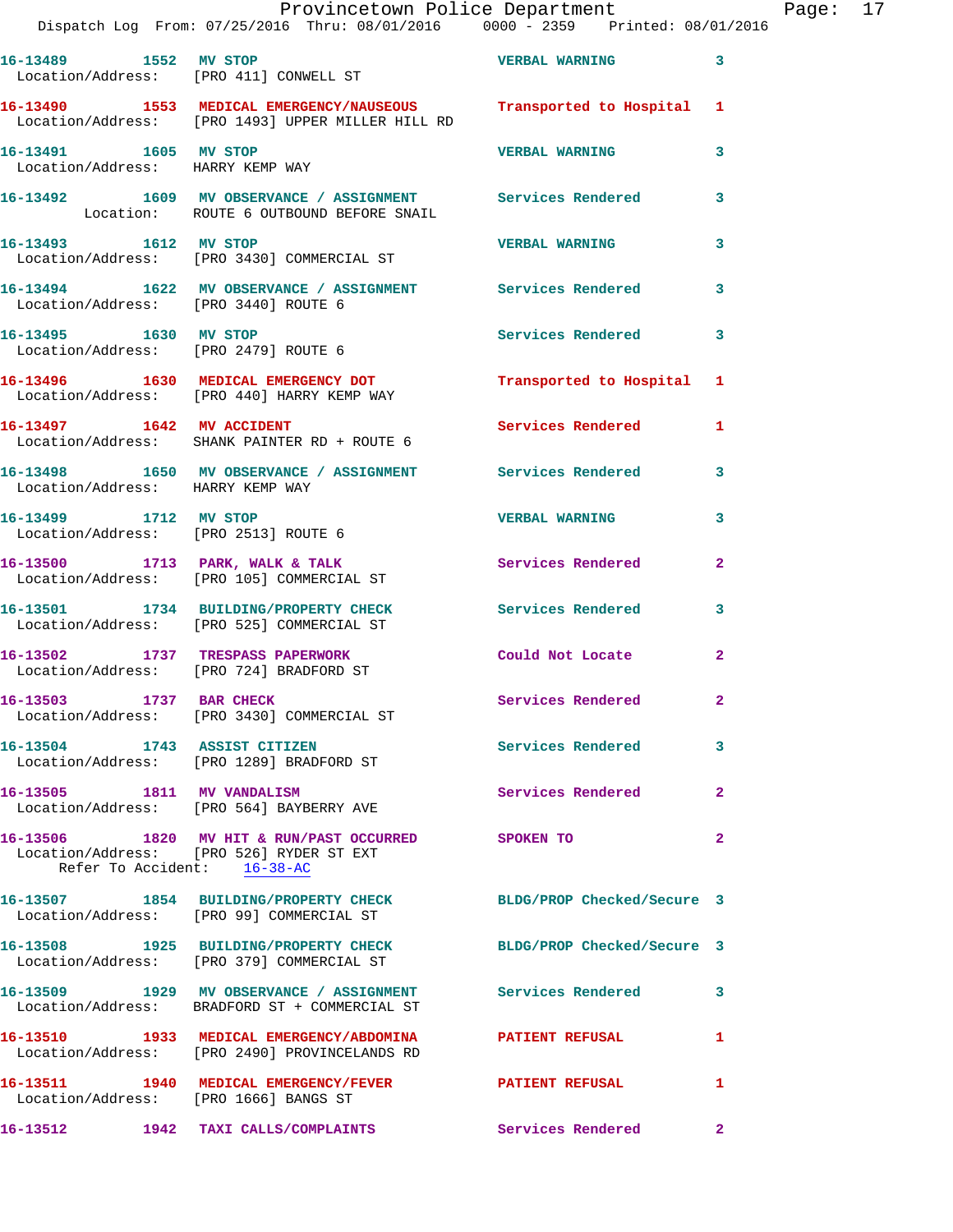|                                                           | Dispatch Log From: 07/25/2016 Thru: 08/01/2016 0000 - 2359 Printed: 08/01/2016                              | Provincetown Police Department |                | Page: | 18 |
|-----------------------------------------------------------|-------------------------------------------------------------------------------------------------------------|--------------------------------|----------------|-------|----|
|                                                           | Location/Address: [PRO 2489] BRADFORD ST                                                                    |                                |                |       |    |
|                                                           | 16-13513 2023 COMPLAINT - STREET PERFORMERS SPOKEN TO<br>Location/Address: [PRO 3392] COMMERCIAL ST         |                                | 3              |       |    |
|                                                           | 16-13514 2049 ALARM - GENERAL<br>Location/Address: [PRO 444] HIGH POLE HILL                                 | Services Rendered 1            |                |       |    |
|                                                           | 16-13515 2059 MV STOP<br>Location/Address: BRADFORD ST + CENTER ST                                          | <b>VERBAL WARNING</b>          | $\mathbf{3}$   |       |    |
|                                                           | 16-13516 2108 HAZARDS/FIRECRACKERS SPOKEN TO<br>Location/Address: [PRO 2977] COMMERCIAL ST                  |                                | $\mathbf{2}$   |       |    |
|                                                           | 16-13517 2115 PARKING COMPLAINT / GENERAL Services Rendered 3<br>Location/Address: [PRO 1354] COMMERCIAL ST |                                |                |       |    |
| 16-13518 2129 MV STOP<br>Location/Address: [TRU] SHORE RD |                                                                                                             | VERBAL WARNING 3               |                |       |    |
|                                                           | 16-13519 2133 BAR CHECK<br>Location/Address: [PRO 3702] COMMERCIAL ST                                       | Services Rendered 2            |                |       |    |
|                                                           | 16-13520 2136 BAR CHECK<br>Location/Address: [PRO 2750] COMMERCIAL ST                                       | Services Rendered              | $\mathbf{2}$   |       |    |
| Location/Address: [PRO 2521] ROUTE 6                      | 16-13521 2139 MV OBSERVANCE / ASSIGNMENT Services Rendered 3                                                |                                |                |       |    |
|                                                           | 16-13522 2142 BAR CHECK<br>Location/Address: [PRO 146] COMMERCIAL ST                                        | Services Rendered              | $\mathbf{2}$   |       |    |
| 16-13523 2146 BAR CHECK                                   | Location/Address: [PRO 2605] COMMERCIAL ST                                                                  | Services Rendered              | $\mathbf{2}$   |       |    |
|                                                           | 16-13524 2153 BAR CHECK<br>Location/Address: [PRO 1953] COMMERCIAL ST                                       | Services Rendered              | $\overline{2}$ |       |    |
| 16-13525 2154 BAR CHECK                                   | Location/Address: [PRO 382] COMMERCIAL ST                                                                   | Services Rendered              | $\overline{2}$ |       |    |
|                                                           | 16-13526 2155 FOUND DRIVER'S LICENSE Services Rendered 3<br>Location/Address: [PRO 94] BRADFORD ST          |                                |                |       |    |
| 16-13530 2157 BAR CHECK                                   | Location/Address: [PRO 208] COMMERCIAL ST                                                                   | Services Rendered 2            |                |       |    |
|                                                           | 16-13527 2158 BAR CHECK<br>Location/Address: [PRO 78] BRADFORD ST                                           | Services Rendered 2            |                |       |    |
| 16-13528 2158 BAR CHECK                                   | Location/Address: [PRO 80] CARVER ST                                                                        | Services Rendered 2            |                |       |    |
|                                                           | 16-13529 2201 BAR CHECK<br>Location/Address: [PRO 3392] COMMERCIAL ST                                       | Services Rendered 2            |                |       |    |
|                                                           | 16-13532 2210 BUILDING/PROPERTY CHECK BLDG/PROP Checked/Secure 3<br>Location/Address: [PRO 16] BRADFORD ST  |                                |                |       |    |
|                                                           | 16-13533 2217 PARK, WALK & TALK Services Rendered 2<br>Location/Address: [PRO 521] ROUTE 6                  |                                |                |       |    |
|                                                           | 16-13534 2225 PARKING COMPLAINT / GENERAL Services Rendered 3<br>Location/Address: [PRO 1296] BRADFORD ST   |                                |                |       |    |
|                                                           | 16-13535 2312 LOBBY TRAFFIC<br>Location/Address: [PRO 542] SHANK PAINTER RD                                 | Services Rendered 3            |                | 21    |    |
| 16-13536 2353 BAR CHECK                                   |                                                                                                             | BLDG/PROP Checked/Secure 2     |                |       |    |

Location/Address: [PRO 2737] COMMERCIAL ST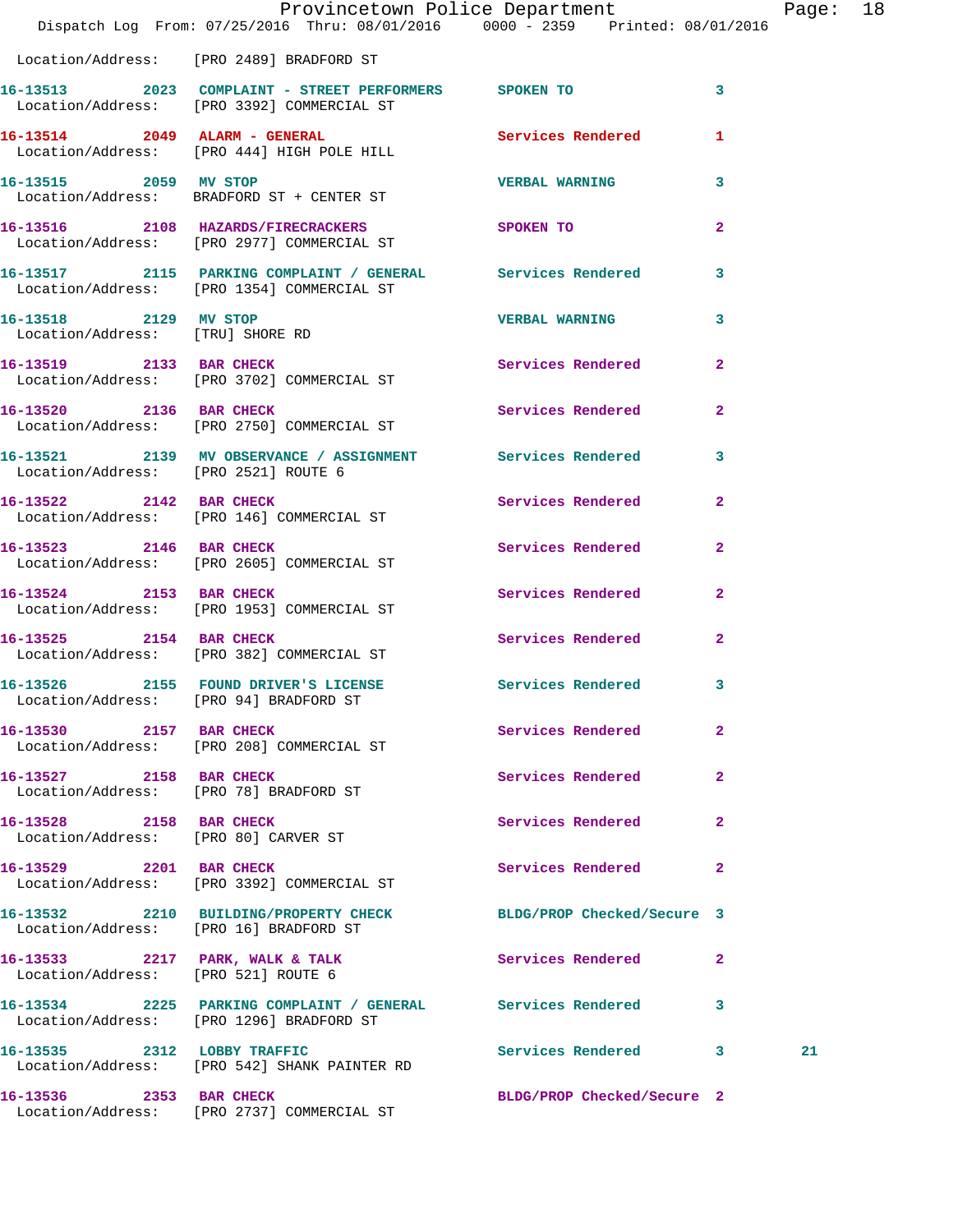| For Date: $07/31/2016$ - Sunday                                                                    |                                                                                          |                            |                |
|----------------------------------------------------------------------------------------------------|------------------------------------------------------------------------------------------|----------------------------|----------------|
| Location/Address: [PRO 94] BRADFORD ST                                                             | 16-13537 0006 MV OBSERVANCE / ASSIGNMENT Services Rendered 3                             |                            |                |
| 16-13538 0007 MV STOP                                                                              | Location/Address: BRADFORD ST + CENTER ST                                                | VERBAL WARNING 3           |                |
|                                                                                                    | 16-13539 0009 BUILDING/PROPERTY CHECK<br>Location/Address: [PRO 2898] JEROME SMITH RD    | BLDG/PROP Checked/Secure 3 |                |
| 16-13540 0015 BAR CHECK                                                                            | Location/Address: [PRO 3236] COMMERCIAL ST                                               | BLDG/PROP Checked/Secure 2 |                |
|                                                                                                    | 16-13541 0029 ABD/BACK PAIN<br>Location/Address: [PRO 1011] NELSON AVE                   | Transported to Hospital 1  |                |
|                                                                                                    | 16-13542 0049 MEDICAL EMERGENCY<br>Location/Address: [PRO 542] SHANK PAINTER RD          | <b>PATIENT REFUSAL</b>     | $\mathbf{1}$   |
|                                                                                                    | 16-13544 0102 PARK, WALK & TALK<br>Location: [PRO 3431] LOPES SQUARE                     | Services Rendered          | $\overline{2}$ |
|                                                                                                    | 16-13543 0110 PARK, WALK & TALK<br>Location/Address: [PRO 105] COMMERCIAL ST             | <b>Services Rendered</b>   | $\mathbf{2}$   |
| 16-13545 0120 COMPLAINT<br>Location/Address: [PRO 2520] PRINCE ST                                  |                                                                                          | <b>Services Rendered</b>   | 3              |
| 16-13546 0128 MV STOP                                                                              | Location/Address: [PRO 3523] BRADFORD ST                                                 | <b>VERBAL WARNING</b>      | 3              |
| 16-13547 0133 MV STOP/ARREST<br>Location/Address: [PRO 2521] ROUTE 6<br>Refer To Arrest: 16-197-AR |                                                                                          | Arrest(s) Made             | 3              |
| 16-13548 0133 GENERAL INFO                                                                         |                                                                                          | Services Rendered          | $\mathbf{3}$   |
|                                                                                                    | 16-13549 0403 BUILDING/PROPERTY CHECK<br>Location/Address: [PRO 2499] RACE POINT RD      | <b>Services Rendered</b>   | 3              |
| 16-13550 0409 ALARM - GENERAL<br>Location/Address: BANGS ST                                        |                                                                                          | <b>Services Rendered</b>   | $\mathbf{1}$   |
| 0509 TRESPASS<br>16-13551                                                                          | Location/Address: [PRO 2761] COTTAGE ST                                                  | <b>SPOKEN TO</b>           | $\mathbf{2}$   |
|                                                                                                    | 16-13552 0542 BUILDING/PROPERTY CHECK<br>Location/Address: [PRO 1646] WINSLOW ST         | BLDG/PROP Checked/Secure 3 |                |
|                                                                                                    |                                                                                          | <b>Services Rendered</b>   | 3              |
| 16-13554 0802 ALARM - FIRE                                                                         | Location/Address: [PRO 2830] WINSTON CT                                                  | False Alarm                | 1              |
|                                                                                                    | 16-13556 0821 ASSIST AGENCY / TRURO-BOLO<br>Location/Address: [PRO 542] SHANK PAINTER RD | <b>Services Rendered</b>   | 3              |
| 16-13557 0824 MV VANDALISM                                                                         | Location/Address: [PRO 1976] COMMERCIAL ST                                               | Services Rendered          | $\mathbf{2}$   |
| 16-13558 0838 DISTURBANCE                                                                          | Location/Address: [PRO 395] COMMERCIAL ST                                                | SPOKEN TO                  | 1              |
| 16-13559 0905 LOST 5 IPHONE                                                                        | Location/Address: [PRO 2750] COMMERCIAL ST                                               | Services Rendered          | 3              |
| 16-13560 0919 PARKING COMPLAINT                                                                    | Location/Address: [PRO 3121] COMMERCIAL ST                                               | Services Rendered          | 3              |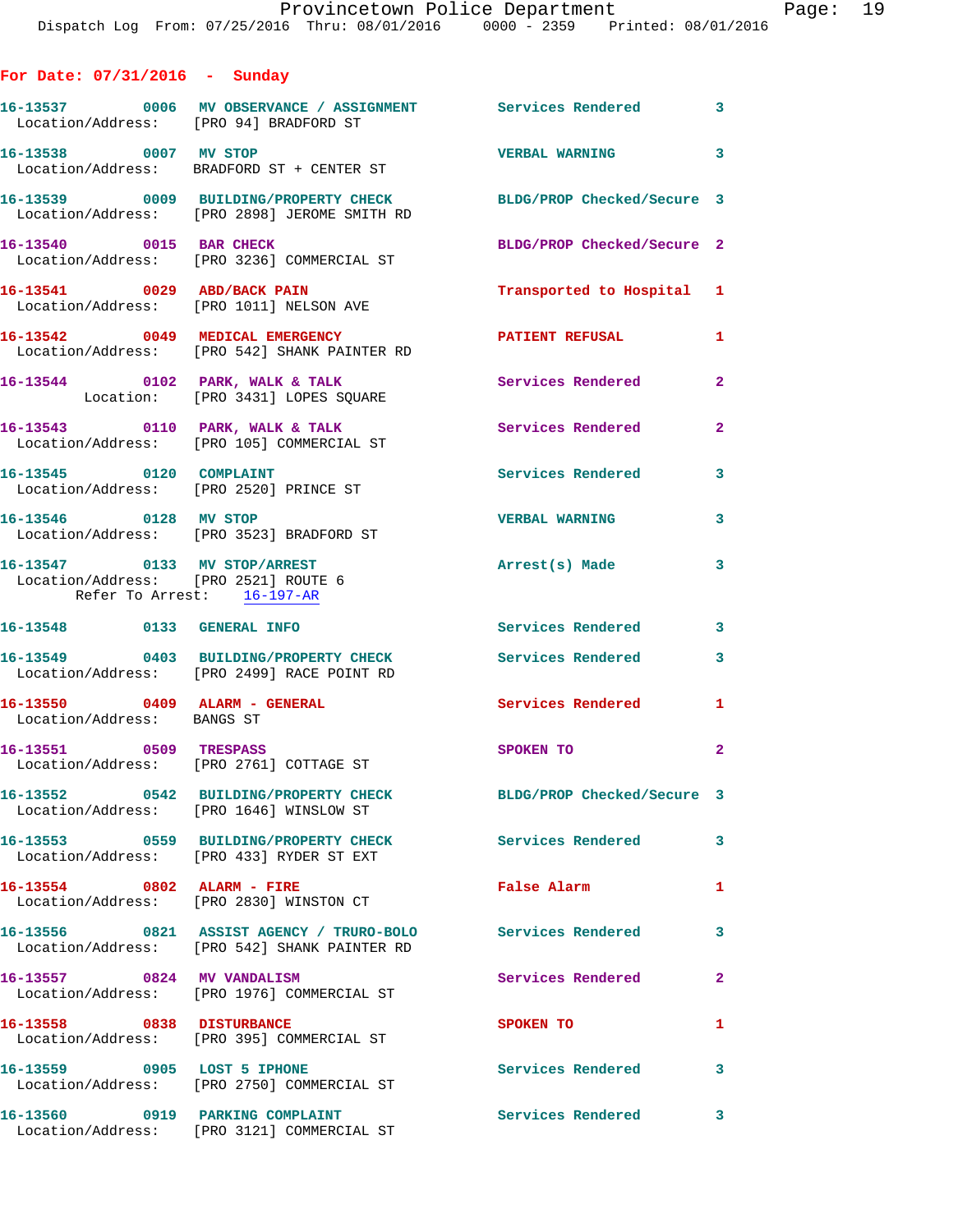Dispatch Log From: 07/25/2016 Thru: 08/01/2016 0000 - 2359 Printed: 08/01/2016

| Location/Address: RACE POINT RD                                          | 16-13561 0923 MV OBSERVANCE / ASSIGNMENT No Action Required                                               |                          | 3              |   |
|--------------------------------------------------------------------------|-----------------------------------------------------------------------------------------------------------|--------------------------|----------------|---|
| 16-13562 0943 COMPLAINT<br>Location/Address: WINTHROP ST                 |                                                                                                           | Services Rendered        | 3              |   |
|                                                                          | 16-13563 0952 LANDLORD/TENANT<br>Location/Address: [PRO 4009] RACE POINT RD                               | SPOKEN TO                | $\overline{a}$ |   |
|                                                                          | 16-13564 1020 FOUND VISA CARD<br>Location/Address: [PRO 542] SHANK PAINTER RD                             | <b>Services Rendered</b> | 3              |   |
|                                                                          | 16-13565 1040 BUILDING/PROPERTY CHECK<br>Location/Address: [PRO 3430] COMMERCIAL ST                       | Services Rendered        | 3              |   |
|                                                                          | 16-13566 1119 MEDICAL EMERGENCY<br>Location/Address: [PRO 2251] COMMERCIAL ST                             | PATIENT REFUSAL          | 1              |   |
| 16-13567 1123 MEDICAL EMERGENCY<br>Location/Address: [PRO 1788] CREEK RD |                                                                                                           | Transported to Hospital  | 1              |   |
|                                                                          | 16-13568 1133 MEDICAL EMERGENCY<br>Location/Address: [PRO 3283] COMMERCIAL ST                             | Transported to Hospital  | 1              |   |
|                                                                          | 16-13570 1200 PARKING COMPLAINT / GENERAL Services Rendered<br>Location/Address: [PRO 2542] COMMERCIAL ST |                          | 3              |   |
| 16-13572 1219 MV COMPLAINT                                               | Location/Address: [PRO 542] SHANK PAINTER RD                                                              | Services Rendered        | $\mathbf{2}$   | 1 |
|                                                                          | 16-13571 1227 BUILDING/PROPERTY CHECK<br>Location/Address: [PRO 3430] COMMERCIAL ST                       | <b>Services Rendered</b> | 3              |   |
| 16-13573 1242 MV STOP                                                    | Location/Address: COMMERCIAL ST + BRADFORD ST                                                             | <b>VERBAL WARNING</b>    | 3              |   |
| 16-13574 1252 FOUND WALLET<br>Location/Address: OAK DR                   |                                                                                                           | Services Rendered        | 3              |   |
|                                                                          | 16-13576 1301 ANIMAL CALL-FOUND CAT<br>Location/Address: [PRO 1706] THISTLEMORE RD                        | Services Rendered        | $\overline{a}$ |   |
| Location/Address: [PRO 1371] COURT ST                                    | 16-13575 1304 PARKING COMPLAINT / GENERAL Services Rendered                                               |                          | 3              |   |
| 16-13577 1327 GENERAL INFO                                               |                                                                                                           | No Action Required       | 3              |   |
|                                                                          | 16-13578 1328 COMPLAINT-RENTAL SCAM<br>Location/Address: [PRO 857] COMMERCIAL ST                          | SPOKEN TO                | 3              |   |
| 16-13579 1338 MV ACCIDENT                                                | Location/Address: [PRO 331] COMMERCIAL ST                                                                 | Investigated             | 1              |   |
| 16-13580 1353 FOLLOW UP                                                  | Location/Address: [PRO 857] COMMERCIAL ST                                                                 | <b>Services Rendered</b> | 2              |   |
| 16-13581 1416 MV ACCIDENT                                                | Location/Address: [PRO 94] BRADFORD ST                                                                    | Services Rendered        | 1              |   |
| 16-13582 1513 MV STOP<br>Location/Address: ROUTE 6                       |                                                                                                           | <b>VERBAL WARNING</b>    | 3              |   |
| Location/Address: [PRO 3440] ROUTE 6                                     | 16-13583 1546 MV OBSERVANCE / ASSIGNMENT Services Rendered                                                |                          | 3              |   |
|                                                                          | 16-13584 1549 ANIMAL CALL/DOG IN CAR<br>Location/Address: [PRO 3004] BRADFORD ST                          | <b>Services Rendered</b> | $\overline{2}$ |   |
| 16-13586 1600 BIKE ACCIDENT                                              | Location/Address: [PRO 1137] WASHINGTON AVE                                                               | SPOKEN TO                | $\mathbf{2}$   |   |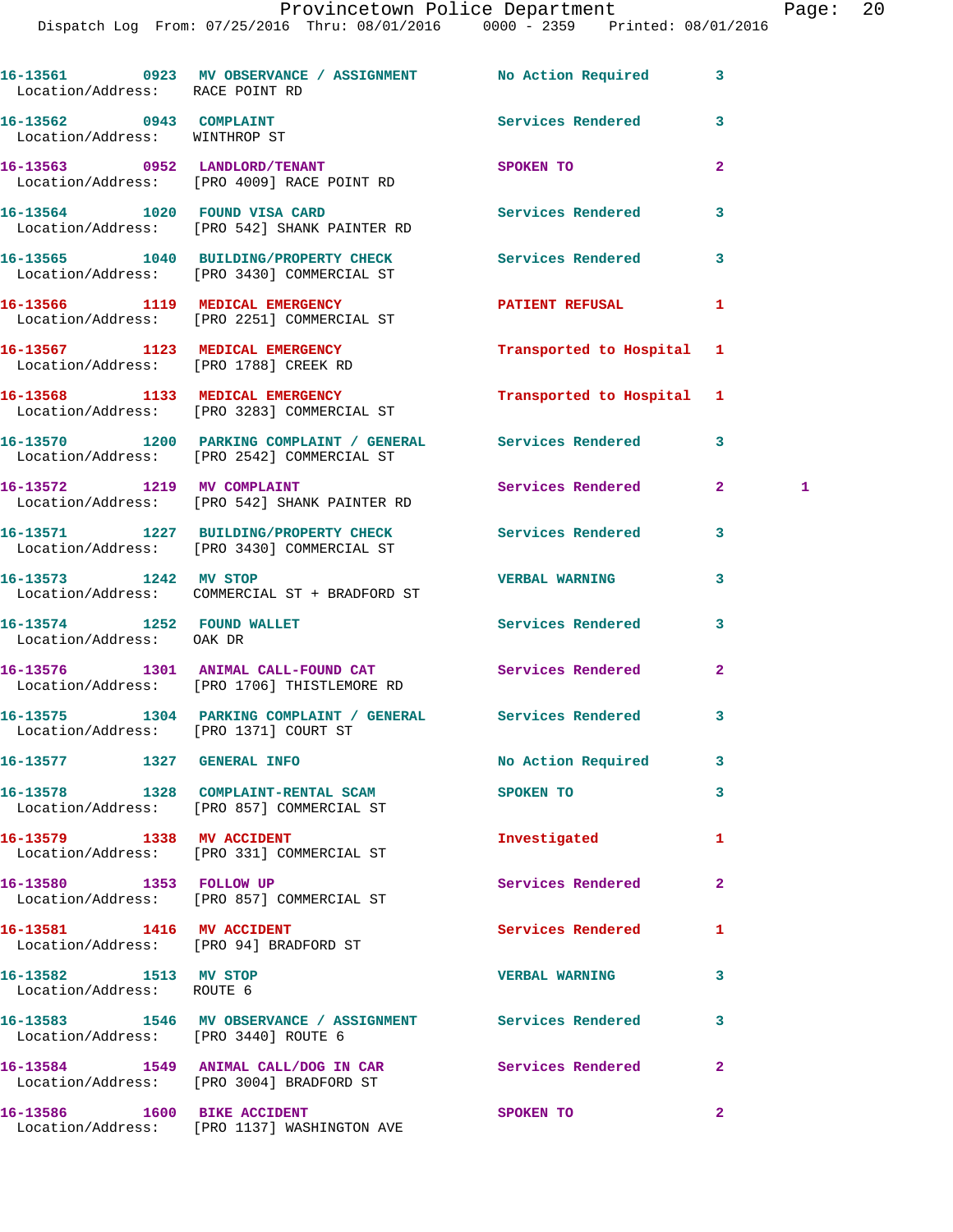|                                                                   | 16-13585 1601 MEDICAL EMERGENCY<br>Location/Address: [PRO 253] COMMERCIAL ST                         | PATIENT REFUSAL 1          |                         |
|-------------------------------------------------------------------|------------------------------------------------------------------------------------------------------|----------------------------|-------------------------|
|                                                                   | 16-13587 1606 MV COMPLAINT<br>Location/Address: [PRO 2277] BRADFORD ST                               | <b>Vehicle Towed</b>       | $\overline{2}$          |
|                                                                   | 16-13588 1613 MEDICAL EMERGENCY<br>Location/Address: [PRO 542] SHANK PAINTER RD                      | <b>PATIENT REFUSAL</b>     | $\mathbf{1}$            |
| 16-13589 1628 MV STOP                                             | Location/Address: BRADFORD ST + COOK ST                                                              | <b>VERBAL WARNING</b>      | 3                       |
| Location/Address: HARRY KEMP WAY                                  | 16-13590 1645 MV OBSERVANCE / ASSIGNMENT Services Rendered                                           |                            | 3                       |
|                                                                   | 16-13591 1651 ALARM - GENERAL<br>Location/Address: [PRO 63] BRADFORD ST EXT                          | False Alarm                | $\mathbf{1}$            |
|                                                                   | 16-13592 1652 MEDICAL EMERGENCY/CUT<br>Location/Address: [PRO 3259] MACMILLAN WHARF                  | PATIENT REFUSAL            | 1                       |
| Location/Address: [PRO 2513] ROUTE 6                              | 16-13593 1728 MV OBSERVANCE / ASSIGNMENT Services Rendered                                           |                            | 3                       |
| 16-13594 1740 MV STOP                                             | Location/Address: [PRO 2513] ROUTE 6                                                                 | No Action Required         | $\overline{\mathbf{3}}$ |
|                                                                   | 16-13596 1808 ASSIST AGENCY / MUTUAL AID SPOKEN TO<br>Location/Address: COTTAGE ST + TREMONT ST      |                            | 3                       |
| Refer To Arrest: 16-198-AR                                        | 16-13598 1900 SERVICE CALL<br>Location/Address: [PRO 3174] COMMERCIAL ST                             | Arrest(s) Made             | 3                       |
| Location/Address: CONWELL ST                                      | 16-13599 1949 911 GENERAL/ABANDONED                                                                  | <b>SPOKEN TO</b>           | $\mathbf{1}$            |
| 16-13600 2008 THREATS                                             | Location/Address: [PRO 869] COMMERCIAL ST                                                            | Peace Restored             | $\overline{a}$          |
| Location/Address: [PRO 512] PRINCE ST                             | 16-13601 2026 BUILDING/PROPERTY CHECK                                                                | BLDG/PROP Checked/Secure 3 |                         |
| 16-13602 2030 MV DISABLED<br>Location/Address: [PRO 2479] ROUTE 6 |                                                                                                      | Services Rendered 2        |                         |
| 16-13603 2050 DISTURBANCE                                         | Location/Address: [PRO 94] BRADFORD ST                                                               | Could Not Locate           | $\mathbf{1}$            |
|                                                                   | 16-13604 2115 COMPLAINT - STREET PERFORMERS SPOKEN TO<br>Location/Address: [PRO 2261] COMMERCIAL ST  |                            | 3                       |
| 16-13605 2123 DISTURBANCE                                         | Location/Address: [PRO 269] COMMERCIAL ST                                                            | SPOKEN TO                  | $\mathbf{1}$            |
| 16-13606 2126 MV DISABLED                                         | Location/Address: [PRO 2737] COMMERCIAL ST                                                           | Services Rendered          | $\mathbf{2}$            |
| 16-13607 2141 COMPLAINT                                           | Location/Address: [PRO 542] SHANK PAINTER RD                                                         | SPOKEN TO                  | 3                       |
|                                                                   | 16-13608 2147 COMPLAINT - STREET PERFORMERS SPOKEN TO<br>Location/Address: CARVER ST + COMMERCIAL ST |                            | 3                       |
|                                                                   | 16-13609 2203 COMPLAINT - STREET PERFORMERS SPOKEN TO<br>Location/Address: CARVER ST + COMMERCIAL ST |                            | 3                       |
|                                                                   | 16-13610 2207 BUILDING/PROPERTY CHECK<br>Location/Address: [PRO 2206] COMMERCIAL ST                  | BLDG/PROP Checked/Secure 3 |                         |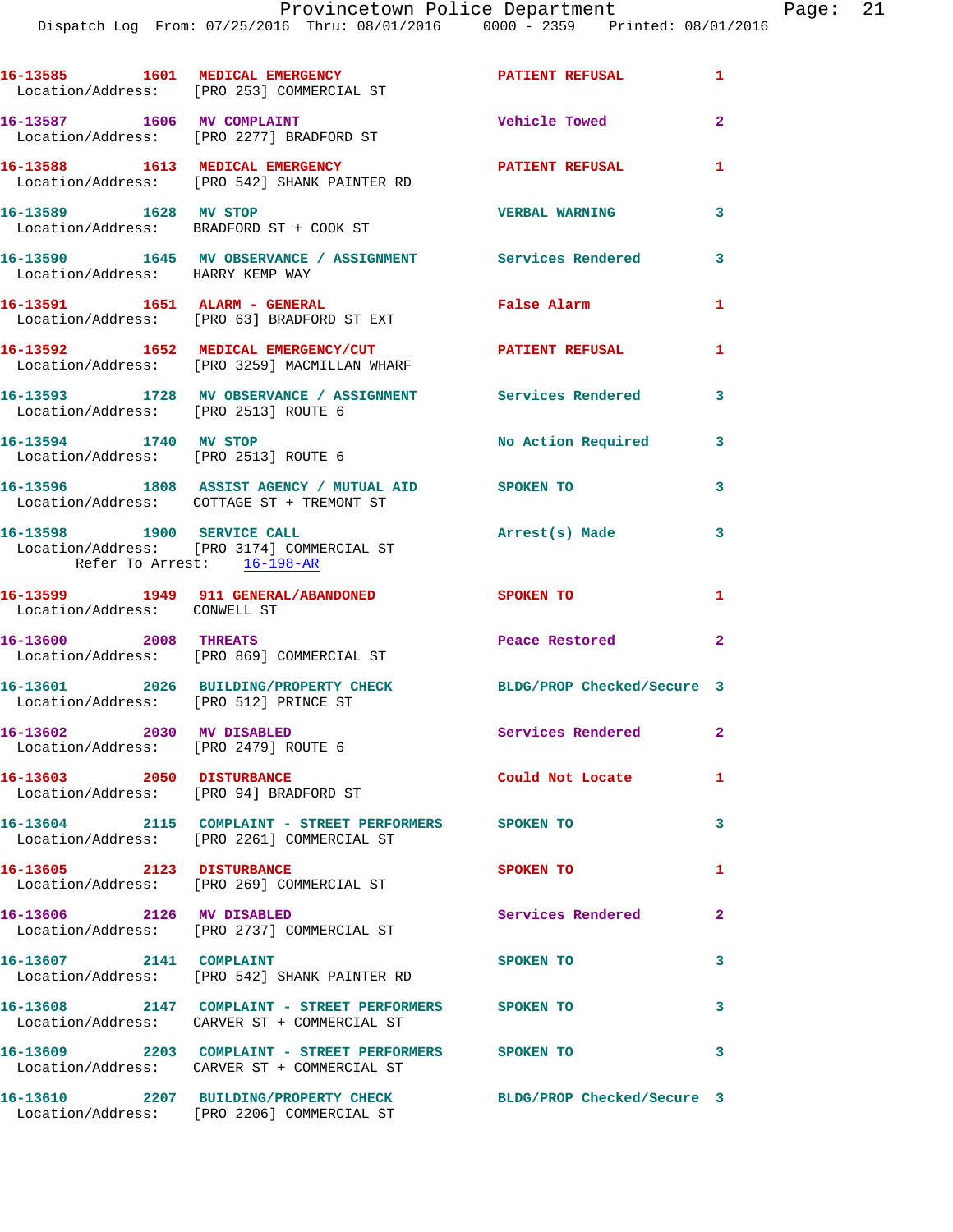|                                      |                                                                                                                   | Provincetown Police Department | Page: 22        |  |
|--------------------------------------|-------------------------------------------------------------------------------------------------------------------|--------------------------------|-----------------|--|
|                                      | Dispatch Log From: 07/25/2016 Thru: 08/01/2016 0000 - 2359 Printed: 08/01/2016                                    |                                |                 |  |
|                                      | 16-13612 2219 BUILDING/PROPERTY CHECK BLDG/PROP Checked/Secure 3<br>Location/Address: [PRO 3287] ROUTE 6          |                                |                 |  |
|                                      | 16-13611 2220 BUILDING/PROPERTY CHECK Services Rendered 3<br>Location/Address: [PRO 521] ROUTE 6                  |                                |                 |  |
|                                      | 16-13613 2238 MV STOP<br>Location/Address: [PRO 2519] ROUTE 6                                                     | VERBAL WARNING 3               |                 |  |
|                                      | 16-13615 2301 MEDICAL EMERGENCY/PAIN Transported to Hospital 1<br>Location/Address: [PRO 951] HOLWAY AVE          |                                |                 |  |
|                                      | 16-13617 2341 BUILDING/PROPERTY CHECK Services Rendered 3<br>Location/Address: [PRO 3259] MACMILLAN WHARF         |                                |                 |  |
| For Date: 08/01/2016 - Monday        |                                                                                                                   |                                |                 |  |
|                                      | 16-13614 0000 LOBBY TRAFFIC Services Rendered 2<br>Location/Address: [PRO 542] SHANK PAINTER RD                   |                                | 10 <sup>°</sup> |  |
|                                      | 16-13619 0024 MV STOP<br>Location/Address: [PRO 437] FREEMAN ST                                                   | VERBAL WARNING 3               |                 |  |
|                                      | 16-13621 0052 BUILDING/PROPERTY CHECK BLDG/PROP Checked/Secure 3<br>Location/Address: [PRO 2194] COMMERCIAL ST    |                                |                 |  |
|                                      | 16-13622 0107 MEDICAL EMERGENCY/ANXIETY PATIENT REFUSAL 1<br>Location/Address: [PRO 1120] THISTLEMORE RD          |                                |                 |  |
|                                      | 16-13623 0113 BUILDING/PROPERTY CHECK BLDG/PROP Checked/Secure 3<br>Location/Address: [PRO 444] HIGH POLE HILL    |                                |                 |  |
|                                      | 16-13624 0117 MEDICAL EMERGENCY/DOMESTIC PATIENT REFUSAL 1<br>Location/Address: BRADFORD ST + MASONIC PL          |                                |                 |  |
| 16-13625 0122 HAZARDS                | Location/Address: [PRO 2479] ROUTE 6                                                                              | Services Rendered 2            |                 |  |
|                                      | 16-13626 0142 BUILDING/PROPERTY CHECK BLDG/PROP Checked/Secure 3<br>Location/Address: [PRO 516] RACE POINT RD     |                                |                 |  |
|                                      | 16-13627 0245 FOUND VISA DEBIT CARD<br>Location/Address: [PRO 208] COMMERCIAL ST                                  | Services Rendered 3            |                 |  |
|                                      | 16-13628 		 0528 MV OBSERVANCE / ASSIGNMENT Services Rendered 3<br>Location/Address: [PRO 2513] ROUTE 6           |                                |                 |  |
|                                      | 16-13630 0614 BUILDING/PROPERTY CHECK BLDG/PROP Checked/Secure 3<br>Location/Address: [PRO 1778] SHANK PAINTER RD |                                |                 |  |
| Location/Address: [PRO 2479] ROUTE 6 | 16-13633 0652 TRAFFIC LIGHT OUT                                                                                   | Taken/Referred to Other 3      |                 |  |
| Refer To Accident: 16-39-AC          | 16-13634 0701 MV HIT & RUN<br>Location/Address: [PRO 760] BRADFORD ST                                             | Services Rendered 2            |                 |  |
|                                      | 16-13635 0711 911 TEST CALL<br>Location/Address: [PRO 3296] SHANK PAINTER RD                                      | Services Rendered              | $\mathbf{1}$    |  |
| 16-13637 0804 911 MISDIAL            | Location/Address: [PRO 3296] SHANK PAINTER RD                                                                     | Services Rendered 1            | 1               |  |
|                                      | 16-13638 0812 STOLEN MOPED<br>Location/Address: [PRO 1927] SOPER ST                                               | Services Rendered 3            |                 |  |
|                                      | 16-13640 0842 LOST SUBARU KEY<br>Location/Address: [PRO 3259] MACMILLAN WHARF                                     | Services Rendered              | $\mathbf{3}$    |  |
|                                      | 16-13641 0910 TRAFFIC CONTROL                                                                                     | <b>Services Rendered</b> 3     |                 |  |